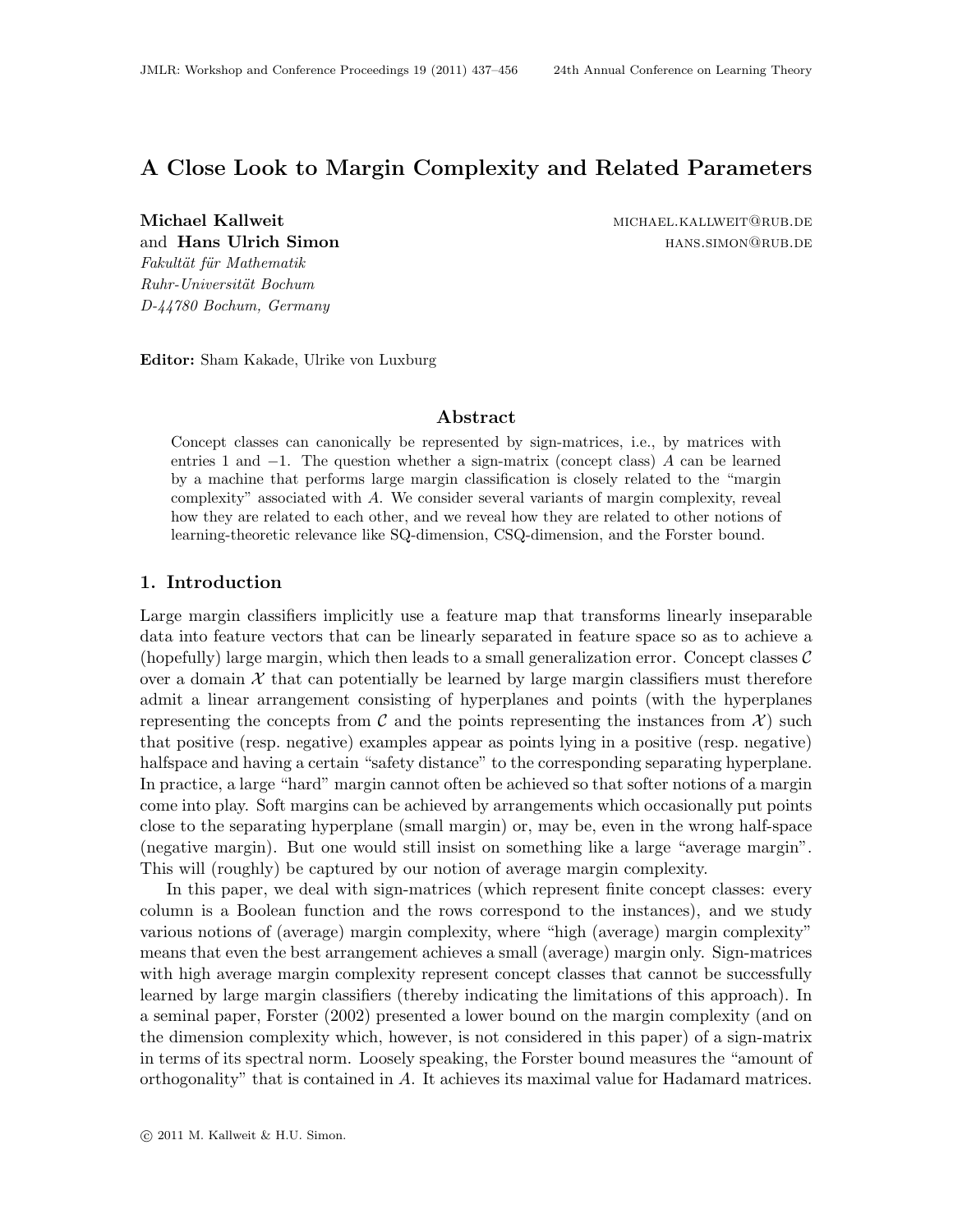#### Kallweit Simon

In this paper, we generalize the Forster bound by imposing probability distributions on the rows and the columns of A. In case of uniform distributions, the generalized bound collapses to the original-one. It is easy to construct matrices for which the original bound evaluates to a small number but, when the probability distributions are chosen properly, the generalized bound becomes large.

The SQ model of learning was introduced by [Kearns](#page-18-1) [\(1998\)](#page-18-1). It is an elegant abstraction from the PAC learning model of [Valiant](#page-18-2) [\(1984\)](#page-18-2). In this model, instead of having direct access to random examples (as in the PAC learning model) the learner obtains information about random examples via an oracle that provides estimates of various statistics about the unknown concept. Kearns showed that any learning algorithm that is successful in the SQ model can be converted, without much loss of efficiency, into a learning algorithm that is successful in the PAC learning model despite noise uniformly applied to the class labels of the examples. Furthermore, almost all concept classes known to be efficiently learnable in the PAC learning model can efficiently be learned in the SQ model too. This is why the SQ model attracted a lot of attention in the Computational Learning Community. "Correlational Statistical Queries" are statistical queries of a special form and lead in the obvious way to the CSQ model of learning. As shown by [Bshouty and Feldman](#page-18-3) [\(2002\)](#page-18-3), the two models coincide in case of a fixed distribution, but, as shown by [Feldman](#page-18-4) [\(2008\)](#page-18-4), the SQ model is exponentially more powerful in the distribution-independent setting. [Blum](#page-17-0) [et al.](#page-17-0) [\(2003\)](#page-17-0) have shown that the number of statistical queries needed for weak SQ-learning under a fixed distribution is polynomially related to the SQ-dimension (defined w.r.t. the same distribution). [Feldman](#page-18-4) [\(2008\)](#page-18-4) has defined the CSQ-dimension and has shown that it plays a similar role for distribution-independent weak learning in the CSQ model. In the same paper, he shows furthermore that CSQ-learnability is equivalent to evolvability (a framework introduced by [Valiant](#page-18-5) [\(2009\)](#page-18-5) and designed so as to catch the computational aspects of evolution).

In this paper, we will be concerned with the relations that hold between the various notions of margin complexity on one hand and parameters like SQ-dimension or CSQ-dimension on the other hand. The main results are as follows:<sup>[1](#page-1-0)</sup>

• By means of semi-definite programming duality, we show in Section [3](#page-6-0) that the optimal margin (the smallest distance between one of the points and one of the hyperplanes in a margin-optimal arrangement) coincides with the optimal average margin (the average distance between points and hyperplanes in an optimal arrangement) provided that the underlying distribution (according to which the average is taken) is chosen in a worst-case fashion. More formally:

$$
\operatorname{mc}(A) = \max_{Y} \overline{\operatorname{mc}}_{Y}(A)
$$

• In Section [3.1,](#page-9-0) we complement the well-known lower bound  $\sqrt{mn}/||A||_2$  on the average margin complexity (w.r.t. uniform distributions on the rows and the columns of  $A$ ) by the upper bound  $mn/\|A\|_{tr}$ . More formally:

$$
\frac{\sqrt{mn}}{\|A\|_2} \le \overline{mc}(A) \le \frac{mn}{\|A\|_{tr}}
$$

<span id="page-1-0"></span><sup>1.</sup> The formal definitions needed for a precise understanding of the following statements are given in Section [2.](#page-2-0)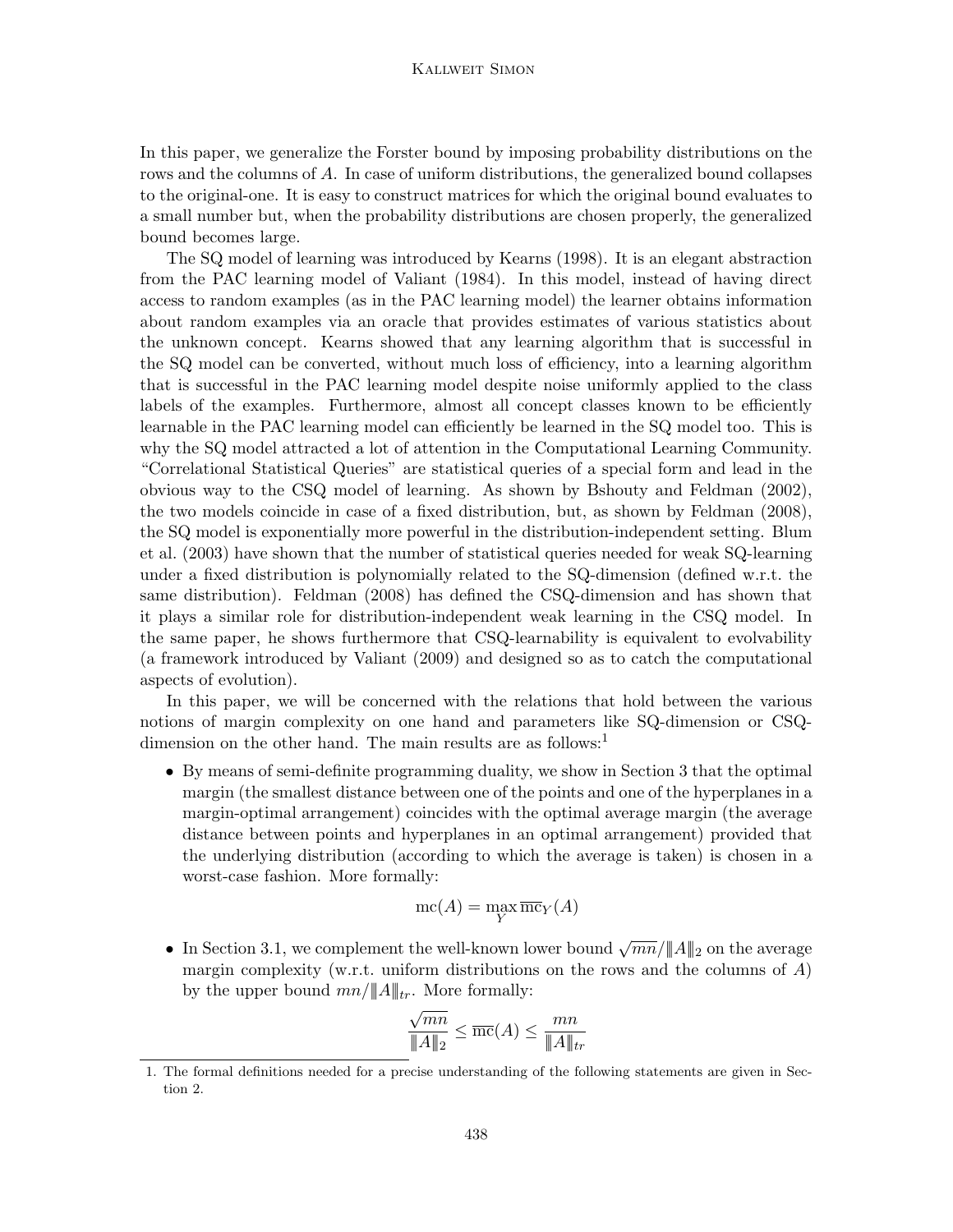- In Section [3.2,](#page-10-0) we identify two families of matrices whose average margin complexity (w.r.t. uniform distributions on the rows and the columns) is determined exactly: Hadamard matrices and matrices composed of all reflections of a single Boolean function.
- In Sections [4,](#page-11-0) [5,](#page-13-0) and [6,](#page-14-0) we determine relations between the various notions of margin complexity, the various versions of the Forster bound, the SQ-dimension and the CSQ-dimension. Here is a quick overview over our results:
	- Let p, q denote vectors assigning probabilities to the rows and the columns of a matrix A, respectively. We show that the SQ-dimension w.r.t.  $p$  of a sign-matrix A is polynomially related to the generalized Forster bound and also polynomially related to the average margin complexity of A according to

$$
SQdim_p(A) < 2 \cdot \max_q FB_{p,q}(A)^2 \leq 2 \cdot \max_q \overline{\text{mc}}_{p,q}(A)^2 < 2 \cdot SQdim_p(A) \cdot (SQdim_p(A) + 1)^2.
$$

– We reveal the following polynomial relationship between the CSQ-dimension of a matrix  $A \in \mathbb{R}^{m \times n}$  and the margin complexity of A:

 $mc(A) \leq CSQdim(A)^{1.5}$  and  $CSQdim(A) \leq \lceil 32\ln(4mn) \cdot mc(A)^2 \rceil$ 

– We show that

$$
SQdim(A^T) < 2 \cdot SQdim(A) \cdot (SQdim(A) + 1)^2
$$

.

This improves on  $\text{SQdim}(A^{\top}) \leq 32 \cdot \text{SQdim}(A)^4$ , a result that had been shown before by [Sherstov](#page-18-6) [\(2008\)](#page-18-6).

– We show that the generalized Forster bound is, up to a polynomial, not more effective than simply applying the classical bound to a properly chosen submatrix  $A''$  of A. More formally:

$$
\max_{A''} \mathrm{FB}(A'') \le \max_{p,q} \mathrm{FB}_{p,q}(A) < 64 \cdot (1 + o(1)) \cdot \max_{A''} \mathrm{FB}(A'')^9
$$

Although we are mainly interested in the study of sign-matrices, most of our notions and results deal with real-valued matrices because we do not want to impose unnecessary restrictions. A notable exception are the results in Section [5](#page-13-0) which hold for sign-matrices only.

# <span id="page-2-0"></span>2. Definitions, Notations, and Facts

In this section, we provide the reader with the definitions and facts which will play a central role in the course of this paper.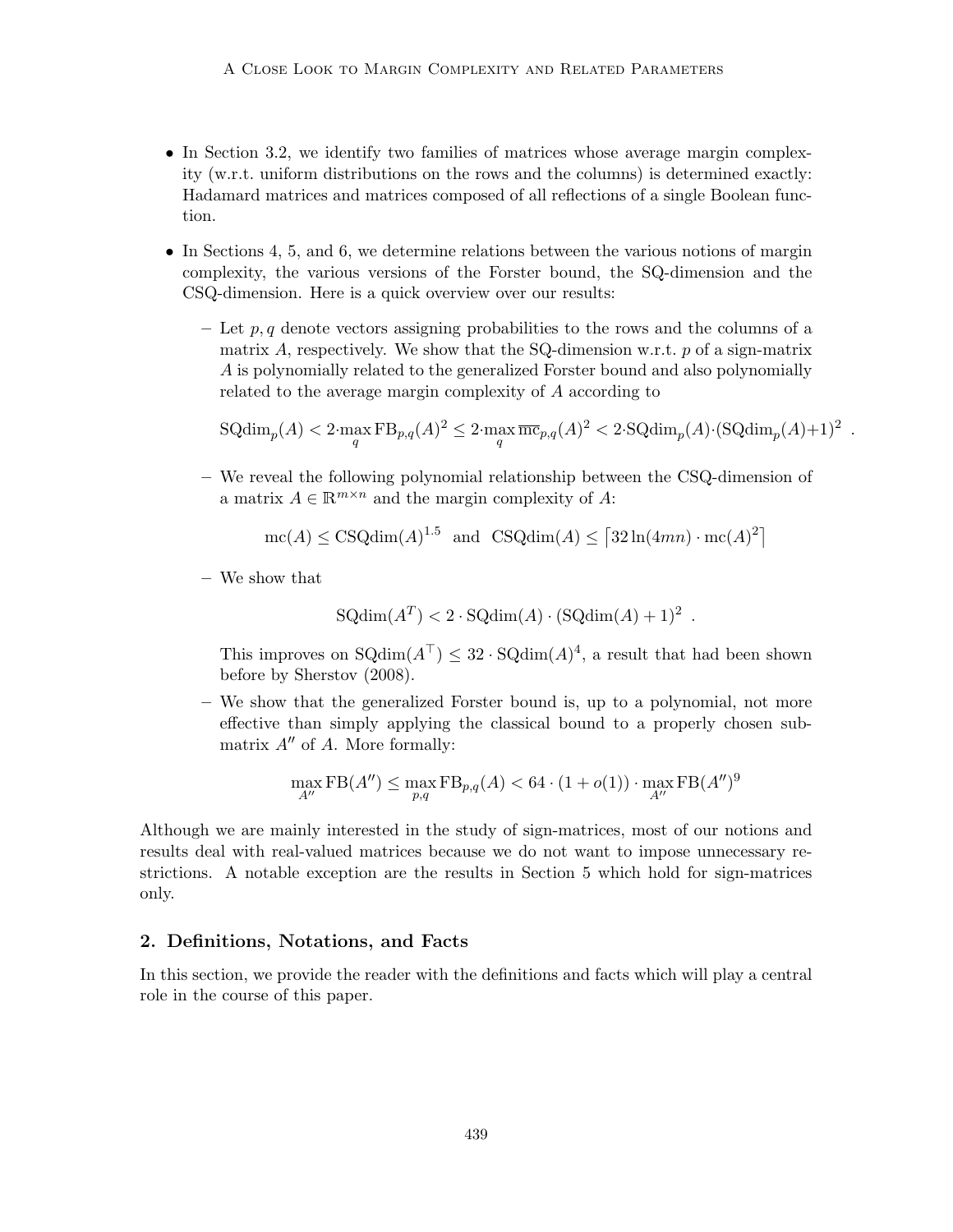#### Kallweit Simon

Vectors, Matrices, and Norms: The all-ones vector in a finite-dimensional Euclidean space is simply denoted 1. The vector with value 1 in component  $k$  and zeros elsewhere is denoted  $e_k$ . The  $(d \times d)$  identity matrix is denoted by  $I_d$  or simply by I. Whenever the notation hides the dimension, say  $d$ , of the underlying Euclidean space, then  $d$  will be clear from context. The *Hadamard product* of two matrices  $A, B$  yields the matrix  $A \circ B = (a_{i,j}b_{i,j}),$  i.e., the matrices are multiplied entrywise. With  $diag(p)$  we denote the diagonal matrix build up from a vector  $p$  (i.e. the components of  $p$  are on the main diagonal and the remaining is zero). The *trace norm* of  $A \in \mathbb{R}^{m \times n}$ , denoted  $||A||_{tr}$ , is defined as the sum of all singular values of A. Let  $\|\cdot\|$  denote a vector norm. The notation  $\|A\|$  is understood as the norm of the  $mn$ -dimensional vector that results by concatenating the  $n$ m-dimensional columns of A so as to form a single  $mn$ -dimensional vector. For example, the Euclidean norm applied to a matrix yields

$$
||A||_2 = \sqrt{\sum_{i,j} A_{i,j}^2} ,
$$

and this is sometimes called the Frobenius norm of A. The operator norm associated with  $\|\cdot\|$  is given by

$$
||A|| = \max_{||v||=1} ||Av|| = \max_{||v|| \le 1} ||Av||.
$$

For example, the operator norm associated with the Euclidean norm is given by

$$
||A||_2 = \max_{||v||_2=1} ||Av||_2 = \max_{||v||_2\leq 1} ||Av||_2,
$$

and this is sometimes called the *spectral norm* of A. We remind the reader to the following facts:

<span id="page-3-0"></span>
$$
\|A\|_2 = \|A^\top\|_2, \quad \|AA^\top\|_2 = \|A^\top A\|_2 = \|A\|_2^2, \quad \|A\|_2 \le \|A\|_2
$$

$$
\|A\|_2 = \max_{\|u\|_2 = \|v\|_2 = 1} u^\top Av = \max_{\|u\|_2, \|v\|_2 \le 1} u^\top Av \tag{1}
$$

By viewing matrices as vectors, we may consider the inner product of two matrices. An inner product without further specification refers to the standard scalar product. For example,  $\langle A, B \rangle = \sum_{i,j} A_{i,j} B_{i,j}$ . The dual of a norm  $\| \cdot \|$  is given by

$$
||u||^* = \max_{||v|| \le 1} \langle u, v \rangle .
$$

For example,  $L_{\infty}$  is the dual of  $L_1$ , and the trace norm is the dual of the spectral norm. It is well known that  $\|\cdot\|^{**} = \|\cdot\|$ , i.e., twofold dualization gives the original norm. Furthermore, for two norms  $\|\cdot\|_1, \|\cdot\|_2$  and every  $c > 0$ , we have

$$
\|\cdot\|_1 \leq c \cdot \|\cdot\|_2 \Leftrightarrow \|\cdot\|_1^* \geq \frac{\|\cdot\|_2^*}{c}.
$$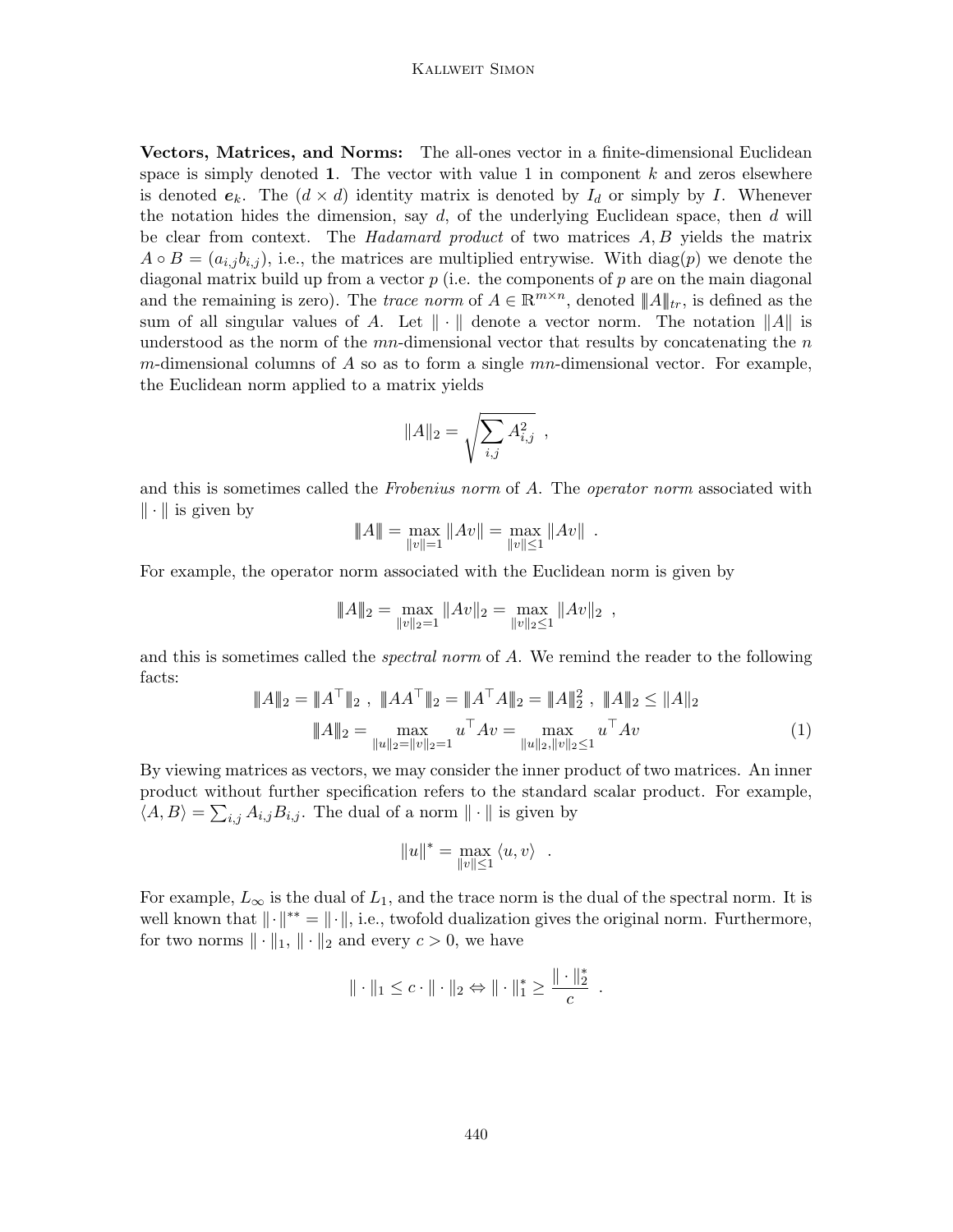**SQ- and CSQ-Dimension:** Let p be a probability vector, i.e., p has non-negative components that sum up to 1. Consider the inner product

$$
\langle x, y \rangle_p := \sum_i p_i x_i y_i .
$$

A collection of vectors  $u_1, \ldots, u_d$  is said to be almost p-orthogonal if

$$
\forall k \neq l \in \{1, \ldots, d\} : |\langle u_k, u_l \rangle_p| \leq \frac{1}{d}
$$

.

.

The SQ-dimension of a matrix  $A \in \mathbb{R}^{m \times n}$  w.r.t. p is given by

 $\text{SQdim}_p(A) = \max\{d \in \{1, ..., n\} : \text{there exist } d \text{ almost } p\text{-orthogonal column vectors in } A\}$ .

The *SQ-dimension of A* is given by

$$
SQdim(A) = \max_{p} SQdim_p(A) .
$$

A collection of (not necessarily different) vectors  $h_1, \ldots, h_d \in [-1, 1]^m$  is said to be universally correlated with  $A \in \mathbb{R}^{m \times n}$  if, for every m-dimensional probability vector p and every  $j \in \{1, \ldots, n\}$ , there exists  $k \in \{1, \ldots, d\}$  such that  $|\langle h_k, A_j \rangle_p| \geq 1/d$ . The CSQ-dimension of A is given by

 $CSQdim(A) = min{d$ : there exists a collection of d vectors that is universally correlated with A  $\}$ .

Margin Complexity: A d-dimensional (homogeneous linear) arrangement for a matrix  $A \in \mathbb{R}^{m \times n}$  is given by vectors

$$
u_1, \ldots, u_n; v_1, \ldots, v_m \in \mathbb{R}^d
$$

whose Euclidean norm is bounded by 1. With an arrangement  $\mathcal{A} = (u_1, \ldots, u_n; v_1, \ldots, v_m)$ for matrix A, we associate the margin parameters

$$
\gamma_{i,j}(A|\mathcal{A}) = \langle u_i, v_j \rangle \cdot A_{i,j} .
$$

The *margin complexity of A* is given by

$$
\text{mc}(A) = \left(\max_{\mathcal{A}} \min_{i,j} \gamma_{i,j}(A|\mathcal{A})\right)^{-1}
$$

It is easy to see that, for every matrix A without zero-entries (the matrices we are mainly interested in), there is always an arrangement that makes all margin parameters strictly positive, which implies that the margin complexity of A is strictly positive and finite. As outlined already by [Linial et al.](#page-18-7) [\(2007\)](#page-18-7) and [Lee and Shraibman](#page-18-8) [\(2009\)](#page-18-8), the so-called  $\gamma_{2}$ norm and its dual,  $\gamma_2^*$ , are related to margin complexity as follows. Let  $r(M)$  denote the largest Euclidean norm of a row of the matrix M. With this notation  $\gamma_2$  and  $\gamma_2^*$ , satisfy the following equations (which, for the purpose of this paper, may also serve as a definition of these norms):

<span id="page-4-0"></span>
$$
\gamma_2(A) = \min_{A=XY^{\top}} r(X)r(Y) \text{ and } \gamma_2^*(A) = \max_{\mathcal{A}} \sum_{i,j} \gamma_{i,j}(A|\mathcal{A})
$$
 (2)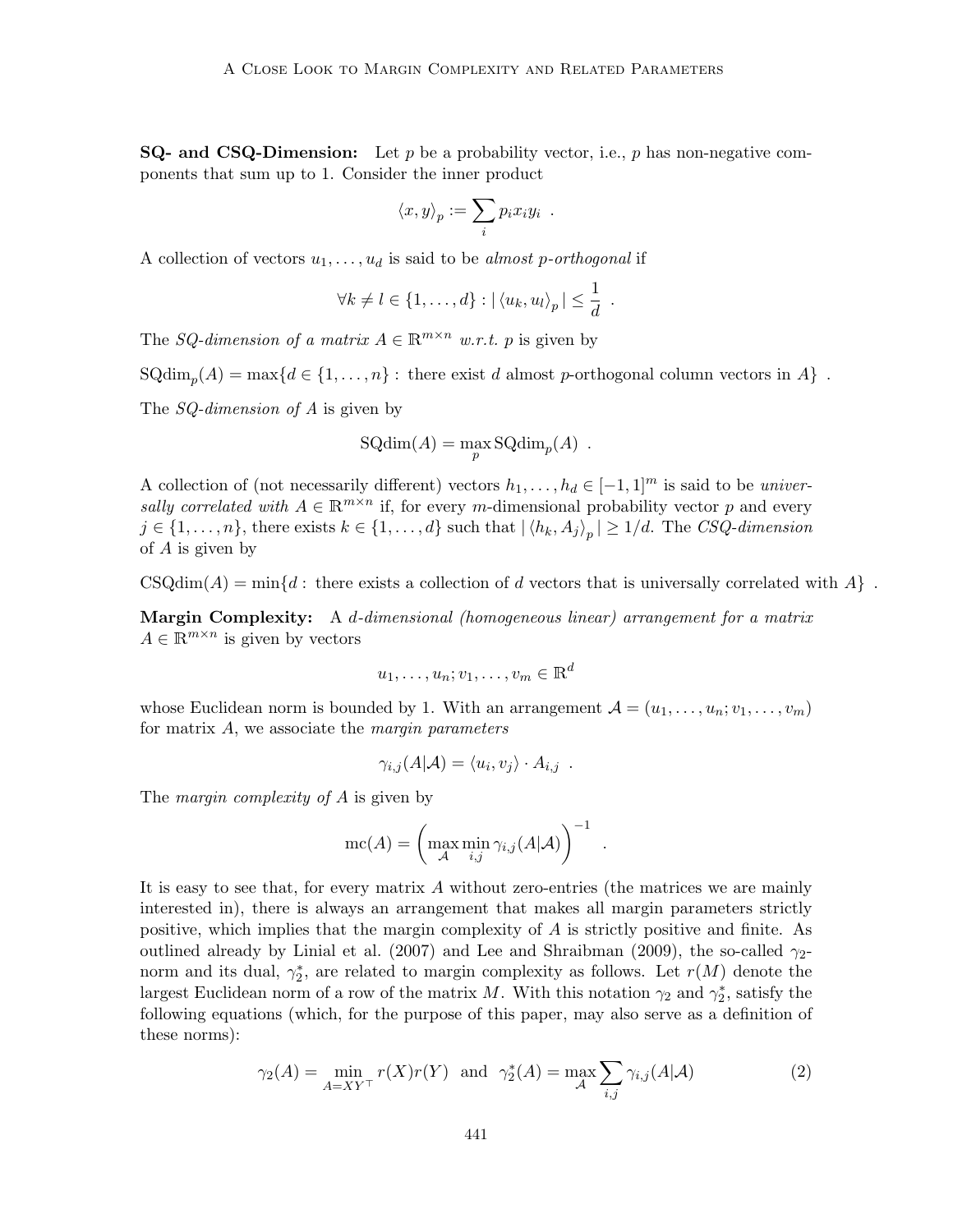Thus,  $\gamma_2^*(A)$  is basically the largest "total margin" that can be achieved by an arrangement for A.<sup>[2](#page-5-0)</sup> Let  $Y = (y_{i,j})$  be an  $(m \times n)$ -dimensional matrix with non-negative entries that sum up to 1. The Y-average margin complexity of  $A$  is given by

$$
\overline{\text{mc}}_Y(A) = (\gamma_2^*(Y \circ A))^{-1}
$$

In the special case where  $y_{i,j} = p_i q_j$  for two probability vectors  $p, q$  (so that  $Y = p \cdot q^\top$ ), we introduce the notations

$$
\overline{\mathrm{mc}}_{p,q}(A) := \overline{\mathrm{mc}}_{pq\top}(A) , \ \overline{\mathrm{mc}}_p(A) := \overline{\mathrm{mc}}_{p,\mathbf{1}/n}(A) , \ \overline{\mathrm{mc}}(A) := \overline{\mathrm{mc}}_{\mathbf{1}/m,\mathbf{1}/n}(A)
$$

so that

<span id="page-5-2"></span>
$$
\overline{\text{mc}}(A) = \left(\frac{1}{mn} \cdot \gamma_2^*(A)\right)^{-1} = \frac{mn}{\gamma_2^*(A)} \tag{3}
$$

.

Note that vector  $1/n$  (resp.  $1/m$ ) makes the columns (resp. rows) of A uniformly distributed. Considering the "smallest p-average margin" leads to the following definition:

$$
\overline{\text{mc}}_{p,MIN}(A) = \left(\max_{\mathcal{A}} \min_{j} \sum_{i} p_i \gamma_{i,j}(A|\mathcal{A})\right)^{-1}
$$

The various margin complexities are obviously related as follows:

$$
\overline{\text{mc}}(A) \le \max_{p} \overline{\text{mc}}_p(A) \le \max_{p,q} \overline{\text{mc}}_{p,q}(A) \le \max_{Y} \overline{\text{mc}}_Y(A) \le \text{mc}(A)
$$
  

$$
\max_{q} \overline{\text{mc}}_{p,q}(A) \le \overline{\text{mc}}_{p,MIN}(A)
$$

We will argue later that  $\max_Y \overline{\text{mc}}_Y(A) = \text{mc}(A)$  and  $\max_q \overline{\text{mc}}_{p,q}(A) = \overline{\text{mc}}_{p,MIN}(A)$ , but for the remaining inequalities the gap between the smaller and larger parameter can be exponentially large.

Some Variants of the Forster bound: It was shown by [Forster and Simon](#page-18-9) [\(2006\)](#page-18-9) that, for every  $A \in \mathbb{R}^{m \times n}$ , √

<span id="page-5-1"></span>
$$
\overline{\text{mc}}(A) \ge \frac{\sqrt{mn}}{\|A\|_2} \tag{4}
$$

.

As for probability vectors  $p, q$ , we introduce the following notational convention: P and Q are defined as the diagonal matrices containing the components of  $p$  and  $q$ , respectively. That is  $P := diag(p)$  and  $Q := diag(q)$ . But keep in mind that this convention is not applied to letters different from  $P$  and  $Q$ . Let  $A$  be a real-valued matrix with  $m$  rows and n columns. Consider the following variant of the Forster bound:

$$
FB_{p,q}(A) = \frac{1}{\|P^{1/2}AQ^{1/2}\|_2}
$$

For  $q = 1/n$ , we simply write  $\text{FB}_p(A)$  instead of  $\text{FB}_{p,1/n}$ . For this choice of  $q, Q = \frac{1}{n}$  $\frac{1}{n}I_n$  and we obtain √

$$
FB_p(A) = \frac{\sqrt{n}}{\|P^{1/2}A\|_2}
$$

.

<span id="page-5-0"></span><sup>2.</sup> Note that the arrangement that maximizes the total margin may have some negative individual margin parameters.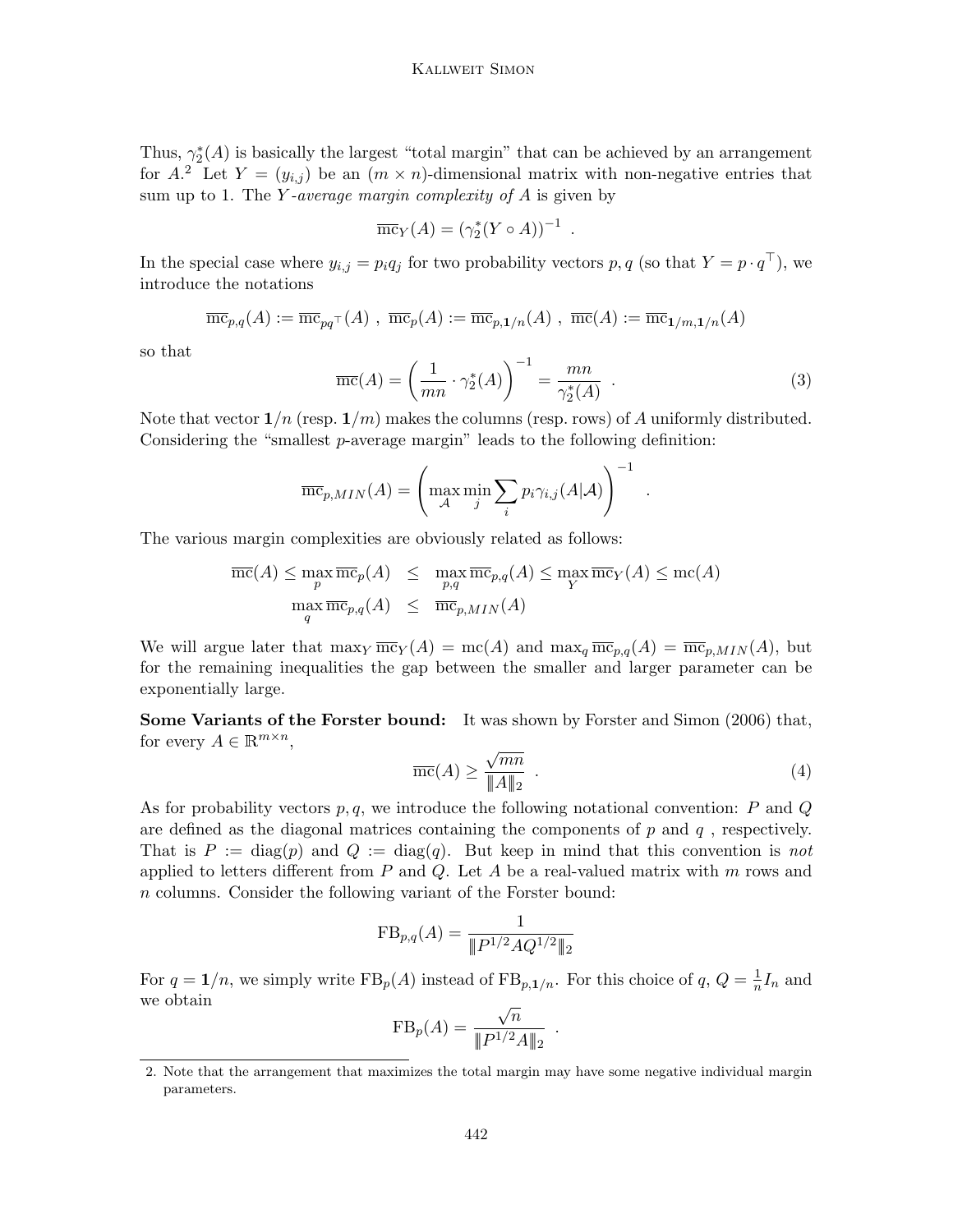Similarly, if  $p = 1/m$ , we simply write FB(A) instead of FB<sub>p</sub>(A). For this choice of p,  $P=\frac{1}{n}$  $\frac{1}{m}I_m$  and we obtain √

$$
FB(A) = \frac{\sqrt{mn}}{\|A\|_2} ,
$$

which is the "classical" Forster bound in [\(4\)](#page-5-1). Here, and in what follows, we use the notation  $A'$  to indicate a sub-matrix of  $A$  that is formed by a subset of the columns of  $A$ . Let  $n(A') \leq n$  denote the number of columns in A'. Note that

$$
\max_{A'} \operatorname{FB}_p(A') \le \max_q \operatorname{FB}_{p,q}(A)
$$

because  $\text{FB}_{p,q}$  collapses to  $\text{FB}_p(A')$  when the components of q are either 0 or  $1/n(A')$ , and the non-zero components are in one-to-one correspondence to the columns of A that are used to build  $A'$ .

**Semidefinite Programming (SDP):** We write  $A \succeq B$  iff  $A - B$  is a symmetric positive semi-definite matrix. The following definitions and facts about semi-definite programming are taken from [Alizadeh](#page-17-1) [\(1995\)](#page-17-1). A standard primal SDP is an optimization problem of the following form:

<span id="page-6-1"></span>
$$
\min_{X} \langle C, X \rangle \quad \text{s.t.} \quad \forall \rho = 1, \dots, r : \langle A_{\rho}, X \rangle = b_{\rho}, X \succeq 0 \tag{5}
$$

Here, the matrices  $C, A_i$  are assumed to be symmetric. As in Linear Programming there is a duality theory for SDPs. The variables for the dual are denoted  $y_1, \ldots, y_r$  (one dual variable per equality-constraint in the primal). We say that the equality-constraints of the primal *induce* the matrix  $\sum_{\rho=1}^{r} y_{\rho} A_{\rho}$ . The dual of [\(5\)](#page-6-1) looks as follows:

$$
\max_{y} \langle b, y \rangle \quad \text{s.t.} \quad C - \sum_{\rho=1}^{r} y_{\rho} A_{\rho} \succeq 0
$$

If the optimal values of the primal and dual are equal, we achieve "strong duality". Among the well-known sufficient conditions for strong duality is the following-one (where "SCQ" means "Slater's Constraint Qualification").

**SCQ:** There exists y such that  $\sum_{\rho=1}^{r} y_{\rho} A_{\rho}$  is (strictly) positive definite.

Note that non-negativity constraints for individual variables  $w_i$  can be expressed within a constraint of the form  $X \succeq 0$  because the matrix X could be of the form  $\begin{bmatrix} X' \\ 0 \end{bmatrix}$  $X'$  0  $0 \quad \text{diag}(w_1, \ldots, w_s)$  . We may therefore liberalize our definition of a standard primal SDP and allow constraints of the form  $w_i \geq 0$ .

# <span id="page-6-0"></span>3. Margin Maximization and its Dual

The fact that the optimal margin can be computed in polynomial time using semi-definite programming (SDP) had been observed first by [Linial et al.](#page-18-7) [\(2007\)](#page-18-7). In this section, we make use of this observation and express several variants of margin optimization as instances of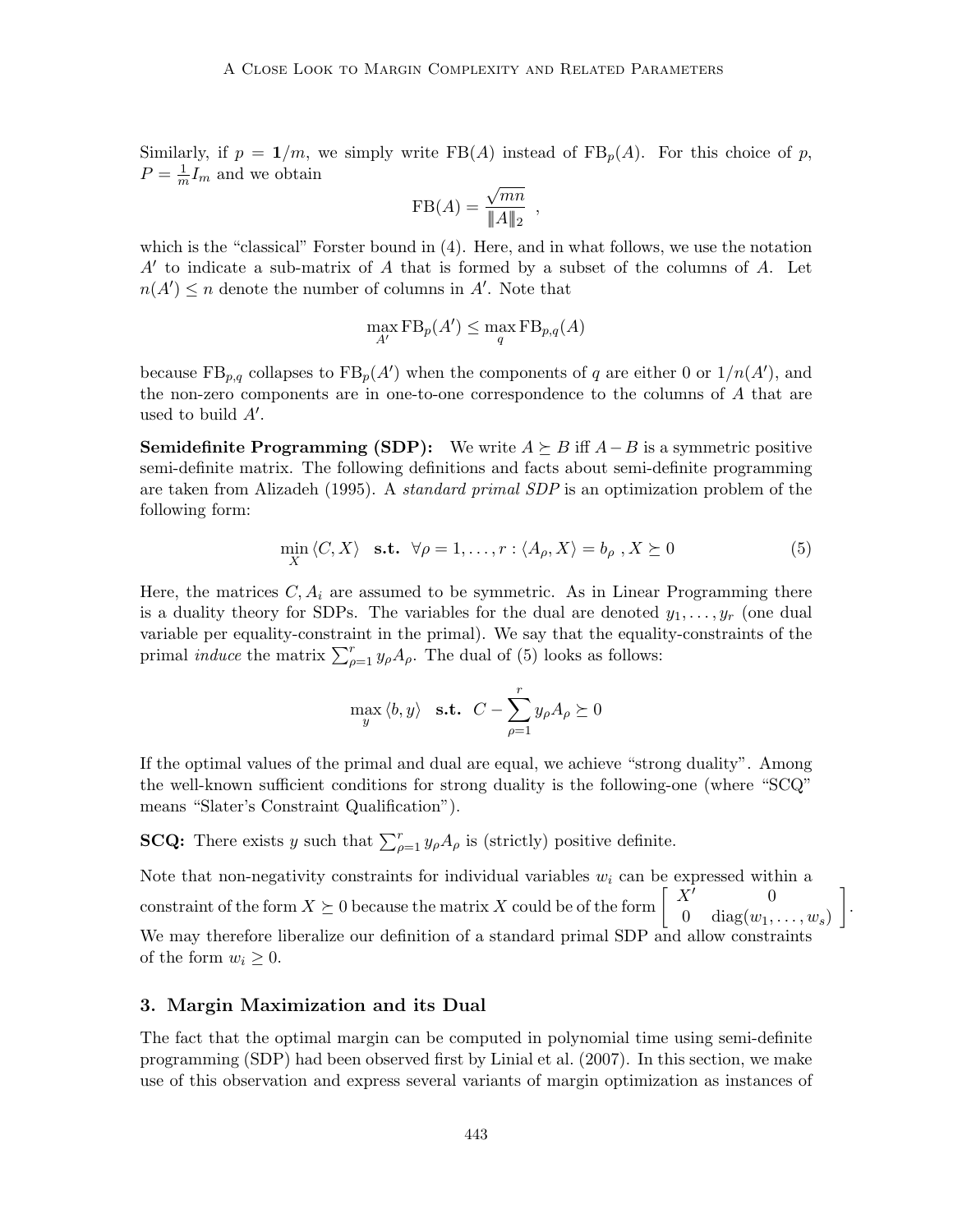SDP. Throughout this section, A, M are  $(m \times n)$ -matrices, X is an  $(m+n) \times (m+n)$ -matrix containing variables of the primal SDP, index i ranges from 1 to  $m$ , index j ranges from 1 to *n*, and index *k* ranges from 1 to  $m + n$ .

We call into mind the fact that a semi-definite matrix  $X$  can be written in the form  $X = W^{\perp} \cdot W$  (e.g., Cholesky-decomposition). If X has  $m+n$  rows and columns, respectively, then W has, say, d rows and  $m + n$  columns. Let  $W = [U V]$  be the decomposition of W with  $U$  containing the first  $m$  columns. Then,

$$
W^{\top} \cdot W = [U \ V]^{\top} \cdot [U, V] = \left[ \begin{array}{cc} U^{\top} U & U^{\top} V \\ (U^{\top} V)^{\top} & V^{\top} V \end{array} \right]
$$

.

Imposing constraints like  $X_{i,i} = \langle U_i, U_i \rangle = 1, X_{m+j,m+j} = \langle V_j, V_j \rangle = 1$ , we can view X as a representation of an arrangement  $A$  given by the columns of  $U$  and the columns of  $V$ . Note that  $\gamma_{i,j}(A|\mathcal{A}) = A_{i,j} \langle U_i, V_j \rangle = A_{i,j}X_{i,m+j}$ . This is why many variants of marginmaximization problems can be expressed as instances of SDP. The following results are applications of strong SDP-duality.

<span id="page-7-2"></span>**Theorem 1** For every  $A \in \mathbb{R}^{m \times n}$ :  $mc(A) = max_Y \overline{mc}_Y(A)$ .

**Proof** We will prove the equivalent statement

<span id="page-7-1"></span>
$$
\max_{\mathcal{A}} \min_{i,j} \gamma_{i,j}(A|\mathcal{A}) = \min_{Y} \gamma_2^*(Y \circ A) \stackrel{(2)}{=} \min_{Y} \max_{\mathcal{A}} \sum_{i,j} \gamma_{i,j}(Y \circ A|\mathcal{A}) \tag{6}
$$

Finding an arrangement  $\mathcal A$  for  $M = Y \circ A$  that maximizes  $\sum_{i,j} \gamma_{i,j}(M|\mathcal A)$  can be expressed as a standard SDP-problem (with optimal value  $\gamma_2^*(Y \circ A)$ ) as follows:

$$
\min_{X} -\frac{1}{2} \cdot \sum_{i,j} M_{i,j}(X_{i,m+j} + X_{m+j,i}) \text{ s.t. } \forall k : X_{k,k} = 1 \text{ and } X \succeq 0 \tag{7}
$$

There are  $m+n$  equality constraints, which leads to dual variables  $y_1, \ldots, y_{m+n}$ . The matrix induced by the equality-constraints equals diag $(y_1, \ldots, y_{m+n})$ . Obviously, condition SCQ is satisfied so that we have strong duality. The cost matrix of the primal is given by

$$
C = \frac{1}{2} \cdot \left[ \begin{array}{cc} 0 & -M \\ -M^\top & 0 \end{array} \right]
$$

Thus, the dual problem (with variables  $-y_k/2$  substituted for  $y_k$  and Y ◦ A substituted for M) looks as follows:

<span id="page-7-0"></span>
$$
\min_{y} \frac{1}{2} \cdot \sum_{k} y_k \quad \text{s.t.} \quad \underbrace{\left[ \begin{array}{c} \text{diag}(y_1, \dots, y_m) & -(Y \circ A) \\ -(Y \circ A)^{\top} & \text{diag}(y_{m+1}, \dots, y_{m+n}) \end{array} \right]}_{=:S} \succeq 0 \tag{8}
$$

Finding an arrangement A for A that maximizes  $\min_{i,j} \gamma_{i,j}(A|\mathcal{A})$  can be expressed as a standard SDP-problem (with slack variables  $s_{i,j}$ ) as follows:

$$
\min_{X,\mu,s} -\mu \text{ s.t. } \forall k : X_{k,k} = 1, \ \forall i,j : A_{i,j}(X_{i,m+j} + X_{m+j,i}) - s_{i,j} = 2\mu, \ X \succeq 0, \ s_{i,j} \ge 0, \ \mu \ge 0
$$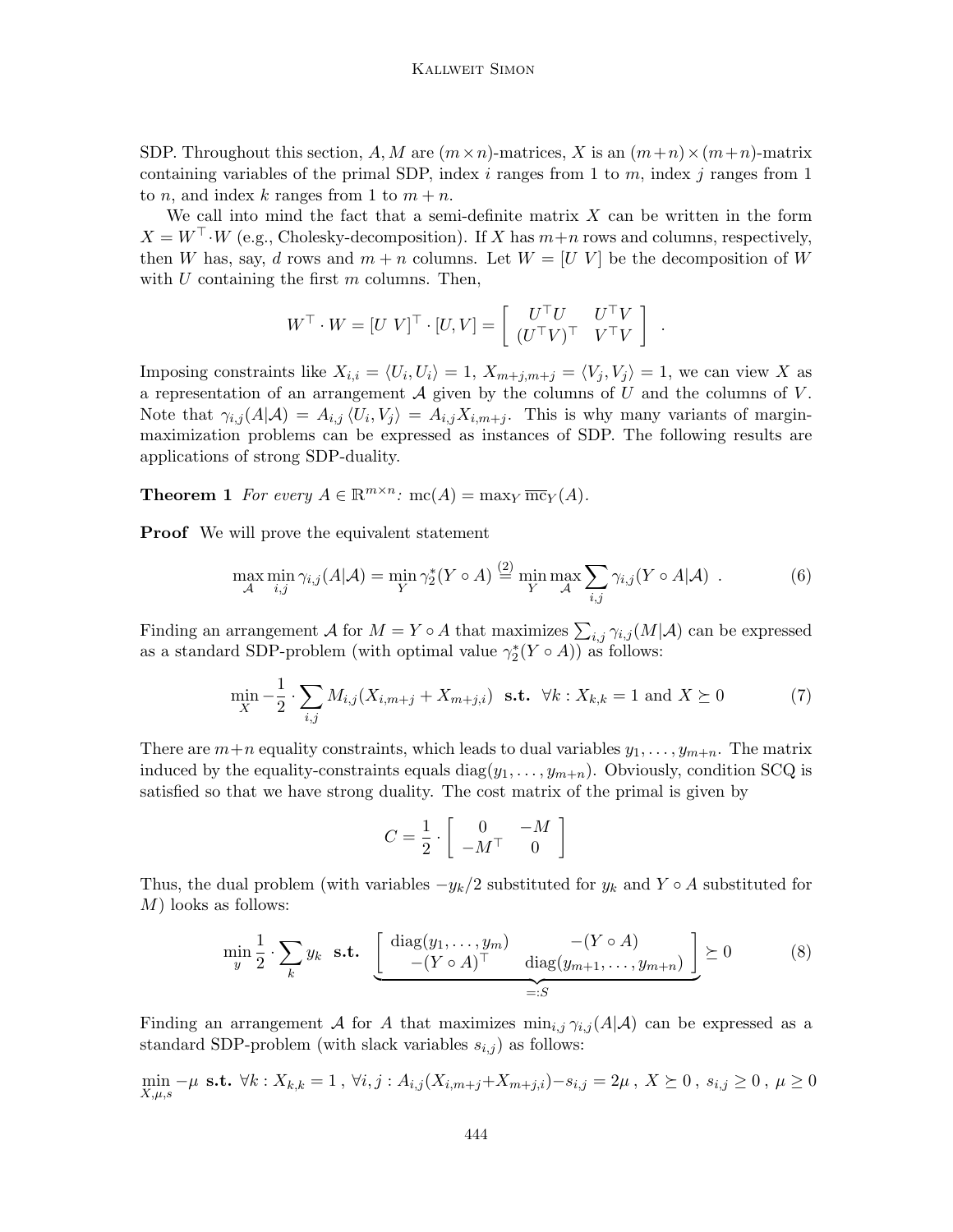The  $(m+n+mn+1) \times (m+n+mn+1)$ -matrix of primal variables is then given by

$$
\left[\begin{array}{ccc} X & 0 & 0 \\ 0 & \text{diag}(s_{1,1},\ldots,s_{m,n}) & 0 \\ 0 & 0 & \mu \end{array}\right] .
$$

The dual variables are denoted  $y_k$  and  $y_{i,j}$ . Setting  $Y = (y_{i,j})$ , the matrix induced by the equality-constraints equals

$$
\begin{bmatrix}\n\text{diag}(y_1, \ldots, y_m) & Y \circ A & 0 & 0 \\
(Y \circ A)^\top & \text{diag}(y_{m+1}, \ldots, y_{m+n}) & 0 & 0 \\
0 & 0 & -\text{diag}(y_{1,1}, \ldots, y_{m,n}) & 0 \\
0 & 0 & 0 & -2\sum_{i,j} y_{i,j}\n\end{bmatrix}
$$

.

It is easy to see that condition SCQ is satisfied: one may assign value −1 to every variable  $y_{i,j}$  and a sufficiently large value to every variable  $y_k$  so that all eigenvalues must be strictly positive according to the Geršgorin Disc Theorem. Thus, we have strong duality. The dual problem (with variables  $-y_k/2$  substituted for  $y_k$  and  $y_{i,j}/2$  substituted for  $y_{i,j}$ ) looks as follows:[3](#page-8-0)

<span id="page-8-1"></span>
$$
\min_{Y,y} \frac{1}{2} \sum_{k} y_k \text{ s.t. } \sum_{i,j} y_{i,j} = 1 , y_{i,j} \ge 0 , \begin{bmatrix} \text{diag}(y_1, \dots, y_m) & -(Y \circ A) \\ -(Y \circ A)^{\top} & \text{diag}(y_{m+1}, \dots, y_{m+n}) \end{bmatrix} \succeq 0
$$
\n(9)

By strong duality, [\(9\)](#page-8-1) equals  $\max_{\mathcal{A}} \min_{i,j} \gamma_{i,j}(A|\mathcal{A})$ , and [\(8\)](#page-7-0) equals  $\gamma_2^*(Y \circ A)$ . A comparison of  $(9)$  with  $(8)$  shows that  $(6)$  holds.

One can show that any arrangement of arbitrary dimension can be transformed (by virtue of Cholesky decomposition) into another arrangement of dimension at most  $m + n +$  $mn + 1$  that achieves the same values for the respective margin parameters. Combined with a straightforward compactness and continuity argument this shows that there exists a maximizer  $\mathcal{A}^*$  for  $\min_{i,j} \gamma_{i,j}(A|\mathcal{A})$ , and there exists a minimizer  $Y^*$  for  $\gamma_2^*(Y \circ A)$ . According to [\(6\)](#page-7-1), both problems have the same optimal value, say  $\gamma^*$ , i.e.,

$$
\gamma^* := \min_{i,j} \gamma_{i,j}(A|\mathcal{A}^*) = \gamma_2^*(Y^* \circ A) .
$$

The following set  $K(A)$  represents the "hard part" of the matrix  $A \in \mathbb{R}^{m \times n}$  (thereby playing a similar role as support vectors in SVM optimization problems):

$$
K(A|\mathcal{A}^*) := \{(i,j) : \ \gamma_{i,j}(A|\mathcal{A}) = \gamma^*\} \ \text{ and } K(A) := \bigcap_{\mathcal{A}^*} K(A|\mathcal{A}^*)
$$

In the definition of  $K(A)$ ,  $\mathcal{A}^*$  ranges over all maximizers for  $\min_{i,j} \gamma_{i,j}(A|\mathcal{A})$ . We say that Y is centered on  $K \subseteq \{1, \ldots, m\} \times \{1, \ldots, n\}$  if  $y_{i,j} = 0$  for all  $(i,j) \notin K$ . With these notations, the following holds:

<span id="page-8-0"></span><sup>3.</sup> The constraint  $C - \sum_{\rho} y_{\rho} A_{\rho} \succeq 0$  forces the  $y_{i,j}$  to be non-negative and to satisfy  $\sum_{i,j} y_{i,j} - 1 \ge 0$ , but it is obvious that, for an optimal assignment to the variables  $y_{i,j}$ , their values will sum up to 1 exactly.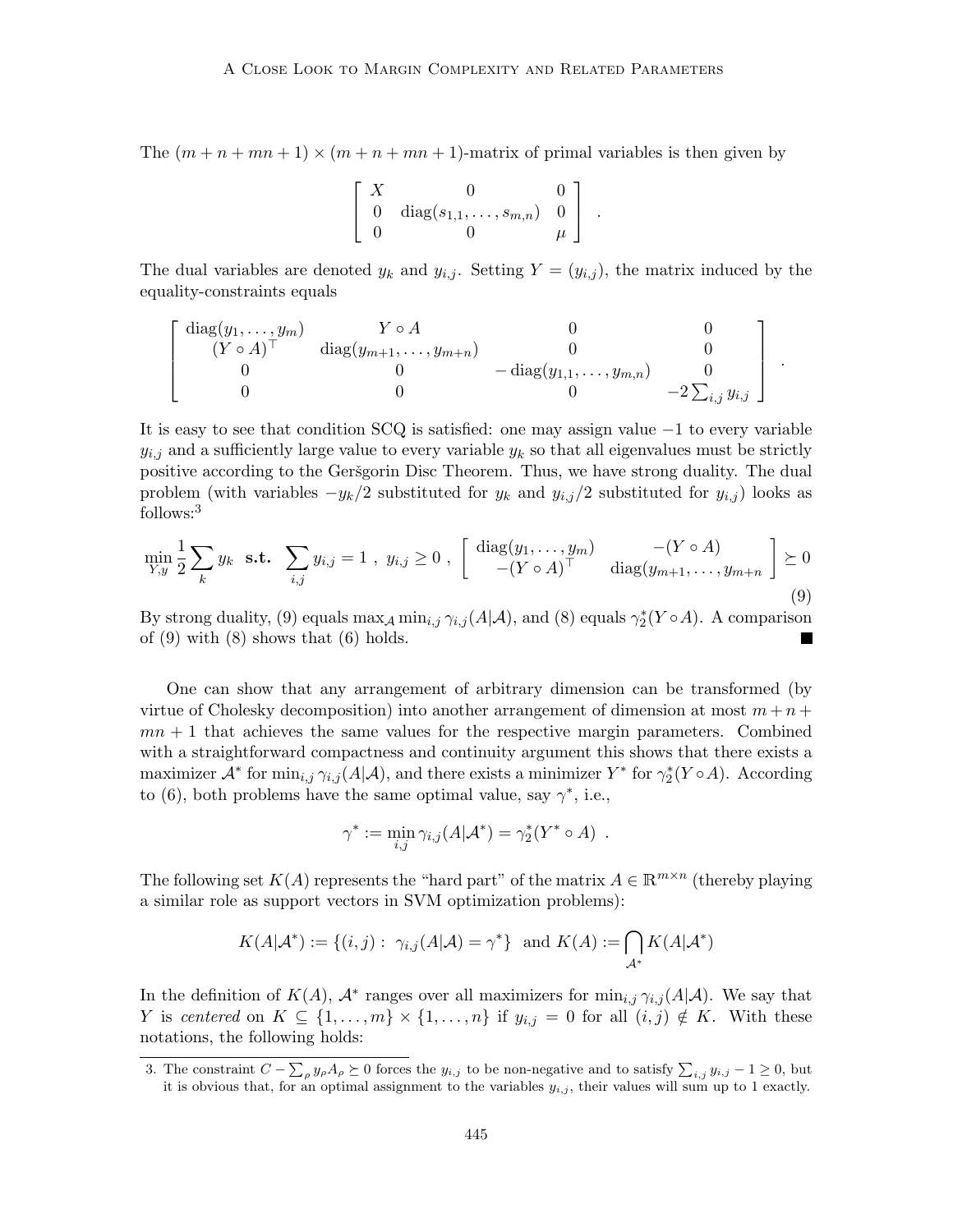**Corollary 2** 1. Every minimizer  $Y^*$  for  $\gamma_2^*(Y \circ A)$  is centered on  $K(A)$ .

2. max<sub>A</sub> min<sub>i,j</sub>  $\gamma_{i,j}(A|\mathcal{A}) = \max_{\mathcal{A}} \min_{(i,j)\in K(A)} \gamma_{i,j}(A|\mathcal{A}).$ 

### Proof

- 1. The claim is proved indirectly. Consider a matrix Y such that, for some  $(i', j') \notin K(A)$ ,  $y_{i',j'} > 0$ . According to the definition of  $K(A)$ , there must exist a maximizer  $\mathcal{A}^*$  for  $\min_{i,j} \gamma_{i,j}(A|\mathcal{A})$  such that  $(i',j') \notin K(A|\mathcal{A}^*)$ . This implies that  $\mathcal{A}^*$  achieves a Yaverage margin strictly greater than  $\gamma^*$ . Thus, Y is not a minimizer for  $\gamma_2^*(Y \circ A)$ .
- 2. Let Y' range over all Y that are centered on  $K(A)$ . A straightforward modification of the proof of [\(6\)](#page-7-1) shows that

$$
\max_{\mathcal{A}} \min_{(i,j)\in K(A)} \gamma_{i,j}(A|\mathcal{A}) = \min_{Y'} \gamma_2^*(Y' \circ A)
$$
\n(10)

Thus it suffices to show that

$$
\min_{Y} \gamma_2^*(Y \circ A) = \min_{Y'} \gamma_2^*(Y' \circ A) .
$$

But this is evident from the first part of the corollary.

The proof of the following result is similar to the proof of Theorem [1.](#page-7-2) It is found in Section [A.](#page-18-10)

**Theorem 3** For every  $A \in \mathbb{R}^{m \times n}$  and every probability vector  $p: \overline{\text{mc}}_{p,MIN}(A) = \max_q \overline{\text{mc}}_{p,q}(A)$ .

#### <span id="page-9-0"></span>3.1. Bounds on Average Margin Complexity

We make use of the inequalities

<span id="page-9-1"></span>
$$
\|M\|_{tr} \le \gamma_2^*(M) \le \sqrt{mn} \cdot \|M\|_2 \tag{11}
$$

Because of [\(3\)](#page-5-2), the second inequality is equivalent to [\(4\)](#page-5-1), and it can also be found in [\(Linial](#page-18-7) [et al., 2007\)](#page-18-7). The first inequality is probably known as well but, since we are not aware of a proper reference, we will now provide the reader with a short proof for sake of completeness. Since the spectral norm is the dual of the trace norm, it suffices to show that

$$
\gamma_2(M) \leq \|M\|_2.
$$

We denote the rank of  $M$  by  $r$ , and we make use of the singular value decomposition

<span id="page-9-2"></span>
$$
M = U \cdot \text{diag}(\sigma_1, \dots, \sigma_r) \cdot V^\top = \underbrace{(U \cdot \text{diag}(\sqrt{\sigma_1}, \dots, \sqrt{\sigma_r})}_{=:X} \cdot \underbrace{(V \cdot \text{diag}(\sqrt{\sigma_1}, \dots, \sqrt{\sigma_r})}_{=:Y})^\top. (12)
$$

Here, U is an  $(m \times r)$ -matrix whose columns  $U_1, \ldots, U_r$  have unit norm and are pairwise orthogonal. Likewise, V is an  $(n \times r)$ -matrix whose columns  $V_1, \ldots, V_r$  have unit norm and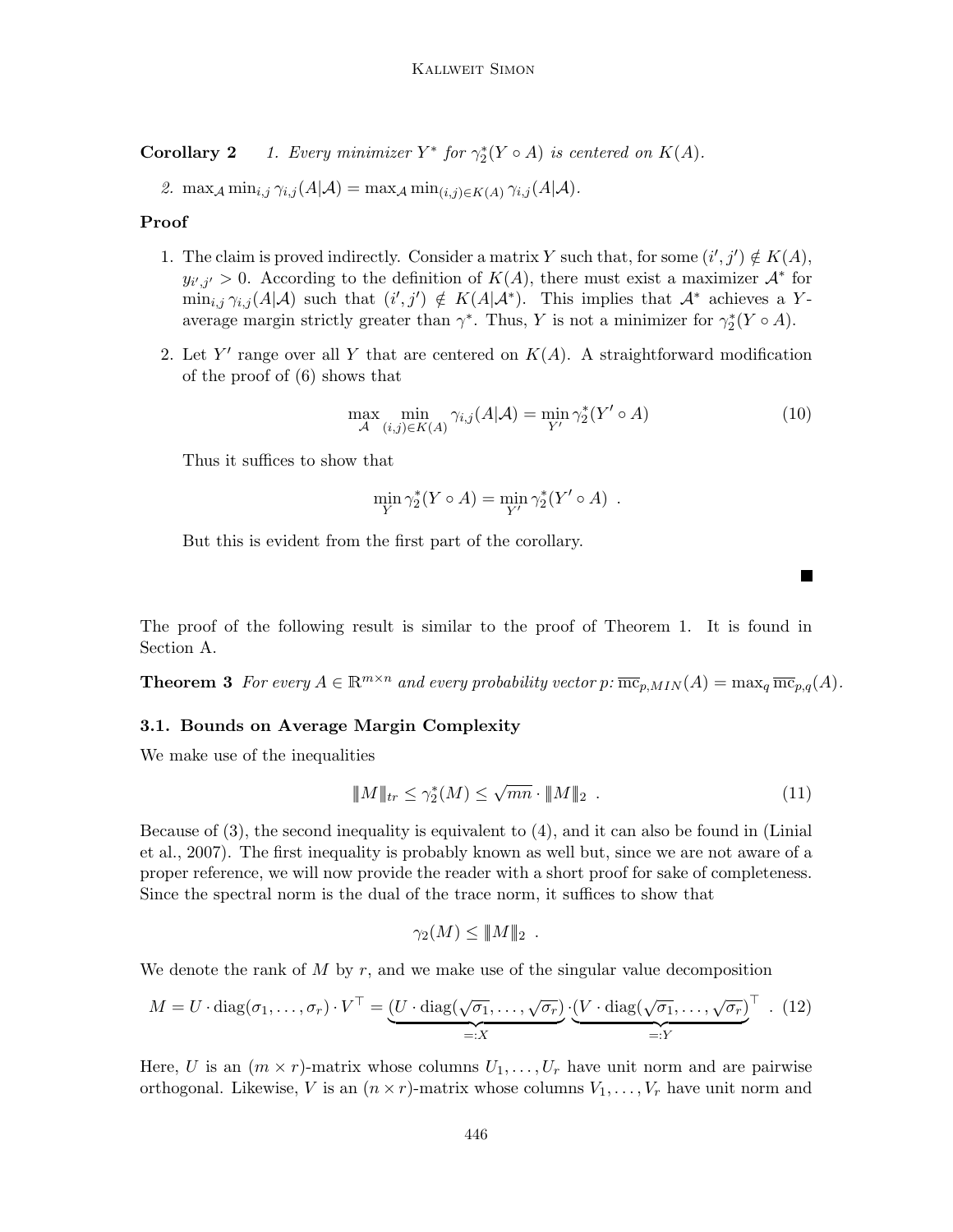are pairwise orthogonal.  $\sigma_1 \geq \sigma_2 \geq \cdots \geq \sigma_r > 0$  are the singular values of M. As a matter of fact,  $||M||_2 = \sigma_1$ . Now obviously

$$
\gamma_2(M) \stackrel{(2)}{\leq} r(X) \cdot r(Y) \leq \sqrt{\sigma_1} \cdot \sqrt{\sigma_1} = ||M||_2
$$

which concludes the verification of  $(11)$ . Because of  $(3)$ ,  $(11)$  is equivalent to

<span id="page-10-1"></span>
$$
\frac{\sqrt{mn}}{\|M\|_2} \le \overline{mc}(M) \le \frac{mn}{\|M\|_{tr}}.
$$
\n(13)

 $\blacksquare$ 

#### <span id="page-10-0"></span>3.2. Exact Determination of Average Margin Complexity

In general, the bounds [\(11\)](#page-9-1) and [\(13\)](#page-10-1) leave a gap. In this section, we consider families of matrices whose average margin complexity can be determined exactly: Hadamard matrices and matrices composed of all reflections of a single Boolean function.

By definition, a *Hadamard matrix H of order n* is a sign-matrix that satisfies  $H \cdot H^{\top} = n \cdot I$ .

**Corollary** 4 Let H be a Hadamard matrix of order n. Then,  $\overline{mc}(H) = \sqrt{n}$ .

**Proof** A Hadamard matrix H of order n satisfies  $\sigma_1(H) = \cdots = \sigma_n(H)$ . Thus,  $||H||_{tr} =$  $n \cdot \|H\|_2$ , which makes the upper bound in [\(13\)](#page-10-1) collapse to the lower bound in (13). п

<span id="page-10-2"></span>**Lemma 5** If  $M \in \mathbb{R}^{n \times n}$  and the matrices U, V in its singular value decomposition [\(12\)](#page-9-2) **Lemma 3** If  $M \in \mathbb{R}$  and the matrices  $O, V$  in its still<br>have only entries from  $\{\pm 1/\sqrt{n}\}$ , then  $\gamma_2^*(M) = n \cdot ||M||_2$ .

**Proof** According to [\(11\)](#page-9-1),  $\gamma_2^*(M) \leq n \cdot ||M||_2$ . By duality of norms, the converse direction is equivalent to  $\gamma_2(M) \leq ||M||_{tr}/n$ . An inspection of [\(12\)](#page-9-2) shows that, given our assumptions on the entries of U and V,  $r(X) = r(Y) = \sqrt{\|M\|_{tr}/n}$ . Thus,  $\gamma_2(M) \le r(X)r(Y) = \|M\|_{tr}/n$ , as required.

We briefly note that the assumptions of Lemma [5](#page-10-2) can be weakened: it suffices to assume that the first columns of U and V, respectively, have entries from  $\{\pm 1/\sqrt{n}\}$ . The proof will then make use of strong SDP duality.

**Corollary 6** Let  $f : \{-1,1\}^d \rightarrow \{-1,1\}$  be a Boolean function, and let  $L_{\infty}(f)$  denote the largest Fourier-coefficient in terms of absolute value. Consider the  $(2^d \times 2^d)$ -matrix  $F_{x,y} := f(x \circ y)$  where  $x \circ y := (x_1y_1, \ldots, x_dy_d)$ . Then:  $\overline{\text{mc}}(F) = 1/L_\infty(f)$ .

**Proof** Let  $\hat{F}$  be the matrix with the Fourier-coefficients of f on its main diagonal and zeros elsewhere. Let H denote the Silvester-type Hadamard matrix of order  $2<sup>d</sup>$ . It is well-known (e.g., [Doliwa et al., 2008\)](#page-18-11) that the spectral decomposition of  $2^{-d}F$  has the form

$$
2^{-d}F = 2^{-d/2}H \cdot \hat{F} \cdot 2^{-d/2}H .
$$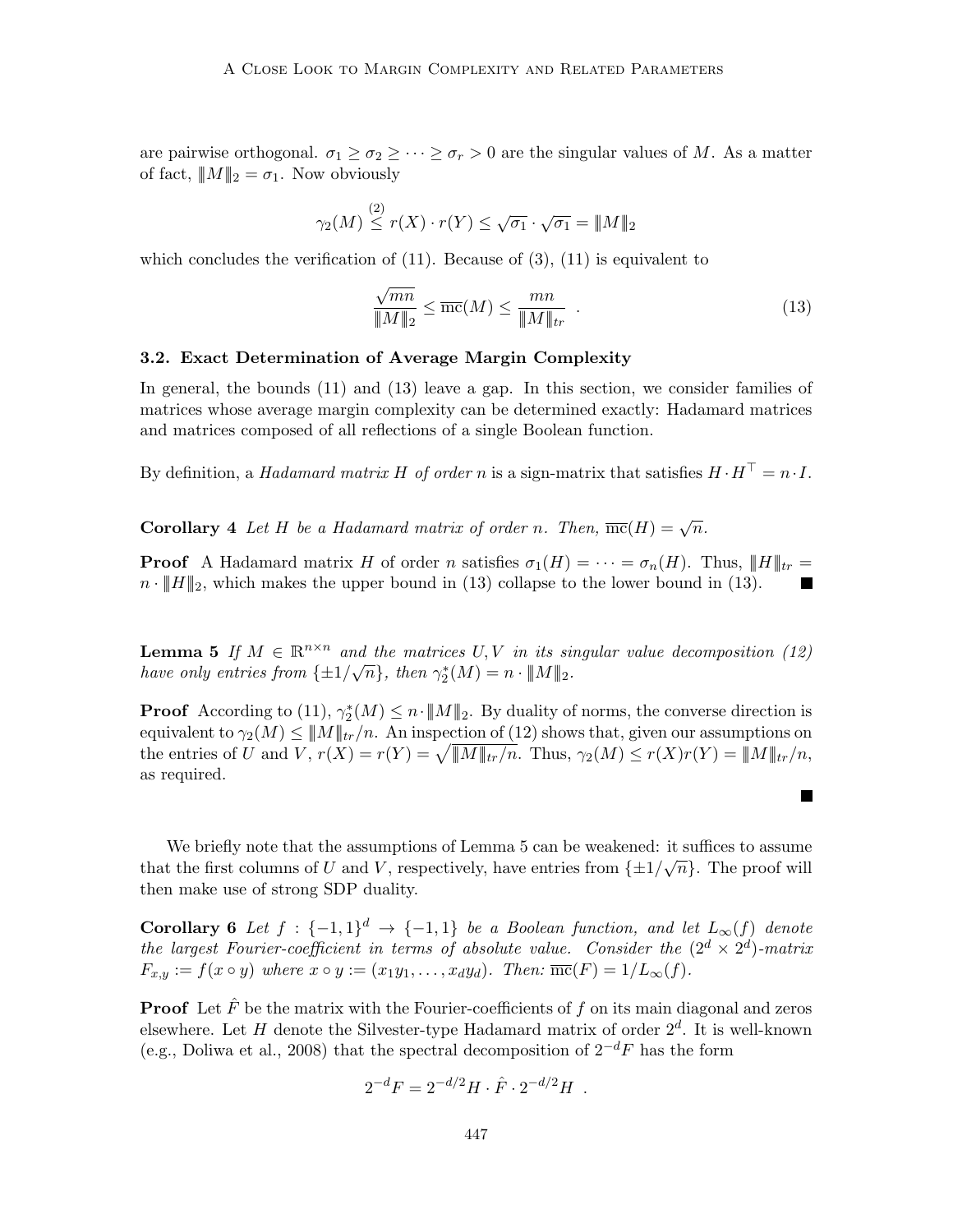This implies that  $||F||_2 = 2^d \cdot L_\infty(f)$  and that  $M = 2^{-d}F$  satisfies the assumptions of Lemma [5](#page-10-2) so that  $\gamma_2^*(F) = 2^d ||F||_2 = 2^{2d} L_\infty(f)$ . Thus, according to [\(3\)](#page-5-2) with  $n = m = 2^d$ ,  $\overline{\text{mc}}(F) = 1/L_{\infty}(f).$  $\blacksquare$ 

# <span id="page-11-0"></span>4. The Replication Trick

We have learned the replication trick from [Sherstov](#page-18-6) [\(2008\)](#page-18-6). He used it (together with the classical Forster bound on dimension complexity) to show that, for every sign-matrix  $A$ ,  $\text{SQdim}(A) = \max_{p} \text{SQdim}_{p}(A)$  is bounded from above by twice the square of the dimension complexity of  $A$ . Here, we will use the trick (together with  $(4)$ ) for showing that, for every real-valued matrix  $A$ ,  $\overline{\text{mc}}_{p,q}(A) \geq \text{FB}_{p,q}(A)$ .

<span id="page-11-2"></span>**Lemma 7** Let  $A \in \mathbb{R}^{m \times n}$ . Let p be an m-dimensional probability vector with rational components  $r_i/R$  (so that  $\sum_{i=1}^m r_i = R$ ). Similarly, let q be an n-dimensional probability vector with rational components  $s_j/S$  (so that  $\sum_{j=1}^n s_j = S$ ). Let  $A_s$  be the matrix that results from A by duplicating the j-th column  $s_j$ -times. Let  $A_{r,s}$  denote the matrix that results from  $A_s$  by duplicating the *i*-th row  $r_i$ -times. With this notation, the following holds:

<span id="page-11-1"></span>
$$
\overline{\text{mc}}_{p,q}(A) = \overline{\text{mc}}(A_{r,s}) \text{ and } \sqrt{RS} \cdot ||P^{1/2}AQ^{1/2}||_2 = ||A_{r,s}||_2 \tag{14}
$$

**Proof** We first show that  $\overline{mc}_{p,q}(A) \leq \overline{mc}(A_{r,s})$ . Any arrangement  $A = (u_1, \ldots, u_m; v_1, \ldots, v_n)$ for A induces an arrangement  $\mathcal{A}'$  for  $A_{r,s}$  where the k-th duplicate of row i (resp. column j) is represented by the (same) vector  $u_i$  (resp.  $v_j$ ). The average margin achieved by  $\mathcal{A}'$ equals

$$
\frac{1}{RS} \sum_{i} \sum_{j} r_i s_j \langle u_i, v_j \rangle A_{i,j} = \sum_{i} \sum_{j} \frac{r_i s_j}{R} \langle u_i, v_j \rangle A_{i,j} .
$$

But the right hand-side equals the  $(p, q)$ -average margin achieved by A. Now, we show that  $\overline{mc}(A_{r,s}) \leq \overline{mc}_{p,q}(A)$ . To this end, we start with an arrangement  $\mathcal{A}'$  for  $A_{r,s}$  where the k-th duplicate of row i (resp. column j) is represented by  $u_i(k)$  (resp.  $v_i(k)$ ). The average margin achieved by  $\mathcal{A}'$  equals

$$
\frac{1}{RS} \sum_{i} \sum_{j} \sum_{k_i=1}^{r_i} \sum_{l_j=1}^{s_j} \langle u_i(k_i), v_j(l_j) \rangle A_{i,j} = \frac{1}{RS} \sum_{i} \sum_{j} \left\langle \sum_{k_i=1}^{r_i} u_i(k_i), \sum_{l_j=1}^{s_j} v_j(l_j) \right\rangle A_{i,j} \n= \sum_{i} \sum_{j} \frac{r_i}{R} \frac{s_j}{S} \left\langle \frac{1}{r_i} \sum_{k_i=1}^{r_i} u_i(k_i), \frac{1}{s_j} \sum_{l_j=1}^{s_j} v_j(l_j) \right\rangle A_{i,j}.
$$

But the final term coincides with the  $(p, q)$ -average margin that is achieved for A by the vectors

$$
u_i = \frac{1}{r_i} \sum_{k_i=1}^{r_i} u_i(k_i)
$$
 and  $v_j = \frac{1}{s_j} \sum_{l_j=1}^{s_j} v_j(l_j)$ .

Note that, by the triangle inequality,  $||u_i||_2$  is bounded by 1 provided that  $||u_i(1)||_2, \ldots, ||u_i(r_i)||_2$ are bounded by 1. The analogous argument applies to  $v_i$ .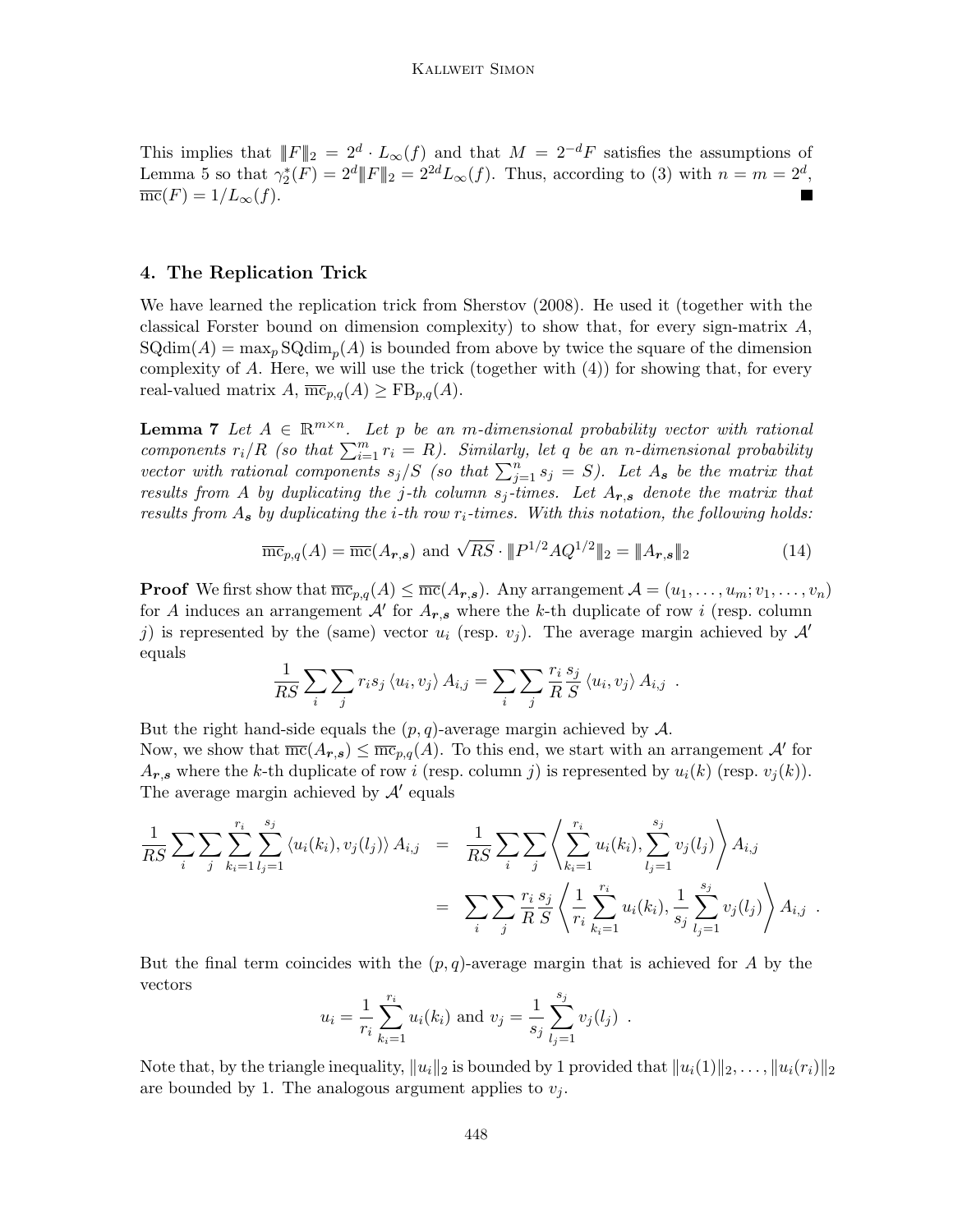As for the second equation in [\(14\)](#page-11-1), it suffices to show that  $\|\sqrt{S}AQ^{1/2}\|_2 = \|A_{s}\|_2$ . (We can then apply this equality with  $P^{1/2}A$  substituted for A and proceed with a symmecan then apply this equality with  $P^{-1}A$  substituted for A and proceed with a symmetry argument.) Our proof for  $\|\sqrt{S}AQ^{1/2}\|_2 = \|A_s\|_2$  will make use of [\(1\)](#page-3-0). We first show try argument.) Our proof for  $\|\nabla SAQ^{1/2}\|_2 = \|As\|_2$  will make use of (1). We first show<br>that  $\|\sqrt{S}AQ^{1/2}\|_2 \leq \|As\|_2$ . Note that the entry  $(i, j)$  of matrix  $\sqrt{S}AQ^{1/2}$  coincides with  $\sqrt{s_j}A_{i,j}$ . With any *n*-dimensional vector v, we associate the *S*-dimensional vector v' which is composed of sub-vectors  $v'(1), \ldots, v'(n)$  of dimensions  $s_1, \ldots, s_n$ , respectively, such that  $v'(j) = \frac{v_j}{\sqrt{s_j}} \cdot 1$ . Note that  $||v'||_2 = ||v||_2$ . Furthermore note that

$$
u^{\top} A_{s} v' = \sum_{i} \sum_{j} s_{j} u_{i} \frac{v_{j}}{\sqrt{s_{j}}} A_{i,j} = \sum_{i} \sum_{j} u_{i} v_{j} (\sqrt{s_{j}} A_{i,j}) = u^{\top} (\sqrt{S} A Q^{1/2}) v .
$$

Now, we show that  $||A_{s}||_{2} \le ||\sqrt{S}AQ^{1/2}||_{2}$ . To this end, we consider an *m*-dimensional vector u and an S-dimensional vector v'. We can think of v' as being composed of  $s_j$ dimensional sub-vectors  $v'(j)$  for  $j = 1, \ldots, n$ . Then,

$$
u^{\top} A_s v' = \sum_i \sum_j \sum_{k_j=1}^{s_j} u_i v'(j)_{k_j} A_{i,j} = \sum_j \left( \sum_i u_i A_{i,j} \right) \left( \sum_{k_j=1}^{s_j} v'(j)_{k_j} \right) .
$$

Setting  $v_j := \frac{1}{\sqrt{s}}$  $\frac{1}{\overline{s_j}} \sum_{k_j=1}^{s_j} v'(j)_{k_j}$ , the latter term equals

$$
\sum_i \sum_j u_i v_j(\sqrt{s_j} A_{i,j}) = u^\top (\sqrt{S} A Q^{1/2}) v .
$$

Note that

$$
v_j^2 = \frac{1}{s_j} \cdot \langle v'(j), 1 \rangle^2 \le \frac{1}{s_j} \cdot \langle v'(j), v'(j) \rangle \cdot \langle 1, 1 \rangle = \langle v'(j), v'(j) \rangle ,
$$

L.

which implies that  $||v||_2 \le ||v'||_2$ .

<span id="page-12-0"></span>**Corollary 8** For all probability vectors  $p, q$ :  $\overline{\text{mc}}_{p,q}(A) \geq \text{FB}_{p,q}(A)$ .

**Proof** With the notation from Lemma [7,](#page-11-2) the following holds for all rational probability vectors  $p, q$ :

$$
\overline{\text{mc}}_{p,q}(A) = \overline{\text{mc}}(A_{\boldsymbol{r},\boldsymbol{s}}) \stackrel{(4)}{\geq} \text{FB}(A_{\boldsymbol{r},\boldsymbol{s}}) = \text{FB}_{p,q}(A) .
$$

In order to generalize this equality to arbitrary probability vectors (with possibly nonrational components), we can use that fact that  $\mathbb Q$  is dense in  $\mathbb R$  and apply an obvious continuity argument.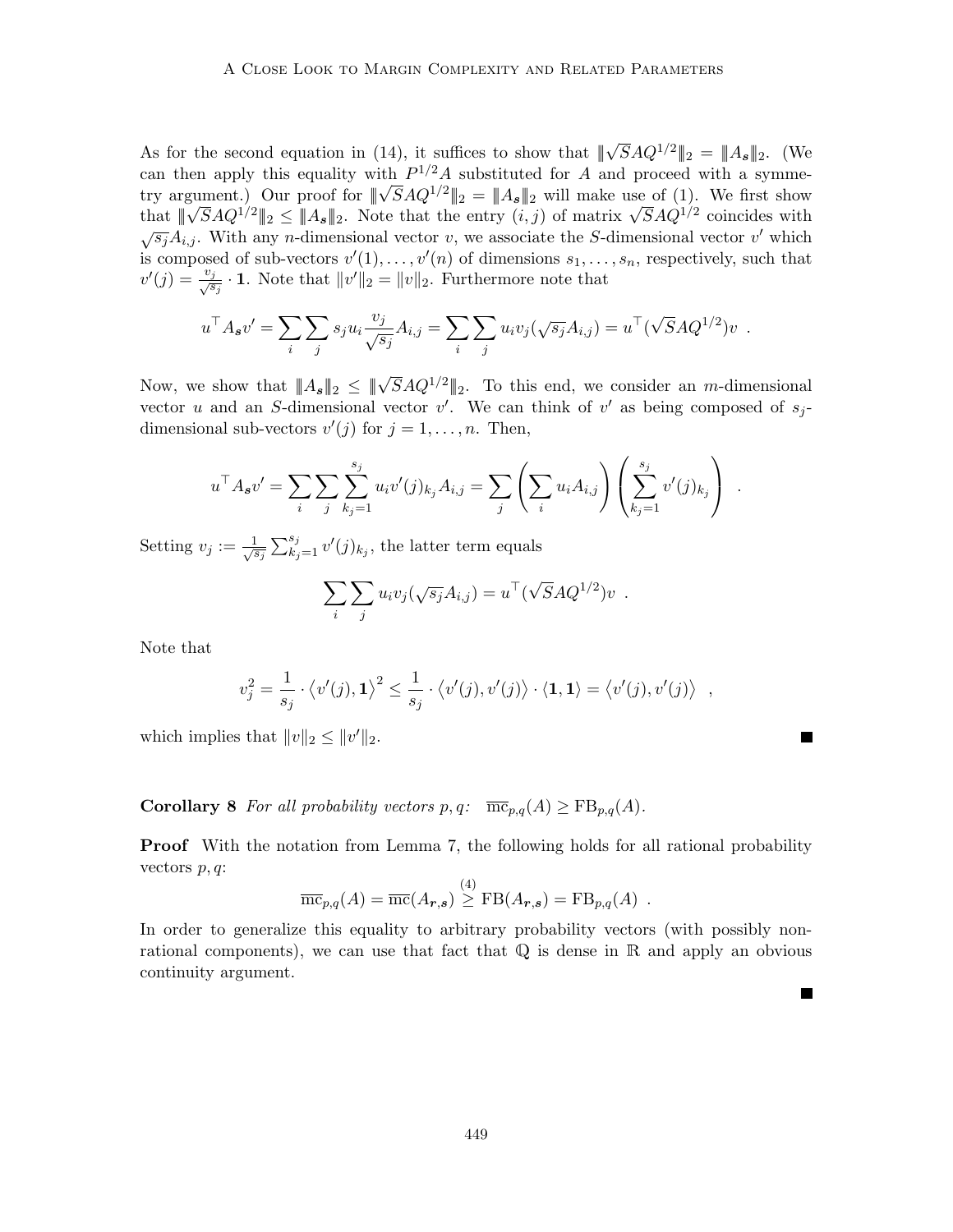# <span id="page-13-0"></span>5. SQ-Dimension and Margin-Complexity

In this section we focus on sign matrices. We establish two more relations (see Lemmas [9](#page-13-1) and [10\)](#page-13-2), and then we put all pieces together and arrive at the inequalities in [\(15\)](#page-14-1) and [\(16\)](#page-14-2). As a by-product, we obtain two results, see [\(17\)](#page-14-3) and [\(18\)](#page-14-4), which might be of independent interest.

<span id="page-13-1"></span>**Lemma 9** For every 
$$
A \in \{-1, 1\}^{m \times n}
$$
:  $\overline{\text{mc}}_{p,MIN}(A) < \sqrt{\text{SQdim}_p(A)} \cdot (\text{SQdim}_p(A) + 1)$ .

**Proof** Let  $d := \text{SQdim}_p(A)$ . Select a subset  $S = \{s(1), \ldots, s(d)\} \subseteq \{1, \ldots, n\}$  such that

$$
\left(\forall k \neq l \in S : |\langle A_k, A_l \rangle_p| \leq \frac{1}{d}\right) \land \left(\forall j \in \{1, \dots, n\}, \exists k(j) \in \{1, \dots, d\} : |\langle A_j, A_{s(k(j))} \rangle_p| > \frac{1}{d+1}\right)
$$

.

 $\blacksquare$ 

Let  $\sigma_j := \text{sign}(\langle A_j, A_{s(k(j))}\rangle_p)$ . We define a d-dimensional arrangement for A as follows:

$$
(\forall i=1,\ldots,m: u_i=\frac{1}{\sqrt{d}}\cdot (A_{i,s(1)},\ldots,A_{i,s(d)})\bigg)\wedge (\forall j=1,\ldots,n: v_j=\sigma_j\cdot e_{k(j)})
$$

It follows that  $\langle u_i, v_j \rangle = \sigma_j \cdot A_{i,s(k(j))}/\sqrt{\frac{(\sigma_j \cdot \sigma_j)}{\sigma_j}}$ √ d, and our embedding exhibits the margin parameters

$$
\gamma_{i,j} = \langle u_i, v_j \rangle \cdot A_{i,j} = \frac{\sigma_j \cdot A_{i,s(k(j))} \cdot A_{i,j}}{\sqrt{d}}.
$$

Averaging w.r.t. to p yields

$$
\sum_{i} p_i \gamma_{i,j} = \frac{1}{\sqrt{d}} \cdot |\langle A_j, A_{s(k(j))} \rangle_p| > \frac{1}{\sqrt{d} \cdot (d+1)}.
$$

Since this holds for every choice j, we get  $\overline{\text{mc}}_{p,MIN}(A)$  < √  $d \cdot (d+1)$ , as desired.

<span id="page-13-2"></span>The proof of the following result builds on a proof by [Sherstov](#page-18-6) [\(2008\)](#page-18-6) for a quite similar result:

**Lemma 10** For every  $A \in \{-1,1\}^{m \times n}$ :  $\text{SQdim}_p(A) < 2 \cdot \max_{A'} \text{FB}_p(A')^2$ .

**Proof** Let  $d = \text{SQdim}_p(A)$ , and let  $S \subseteq \{1, ..., n\}$  be chosen as in the proof of Lemma [9.](#page-13-1) Let A' be the submatrix that is formed by the columns  $s(1), \ldots, s(d)$  of A. It follows that

$$
C := A'^{\top} P A' = (P^{1/2} A')^{\top} (P^{1/2} A') \in \mathbb{R}^{d \times d}
$$

has ones on the main diagonal and entries of absolute value at most  $1/d$  elsewhere. We apply an argument of [Sherstov](#page-18-6) [\(2008\)](#page-18-6) and conclude that

$$
|\!|\!| C|\!|\!|_{2} \leq |\!|\!| C - I_d |\!|\!|_{2} + |\!|\!| I_d |\!|\!|_{2} \leq |\!| C - I_d |\!|\!|_{2} + |\!|\!| I_d |\!|\!|_{2} = \sqrt{\frac{d(d-1)}{d^2}} + 1 < 2.
$$

Note that

$$
|\!|\!|C|\!|\!|_2 = |\!|\!|P^{1/2}A'|\!|\!|_2^2.
$$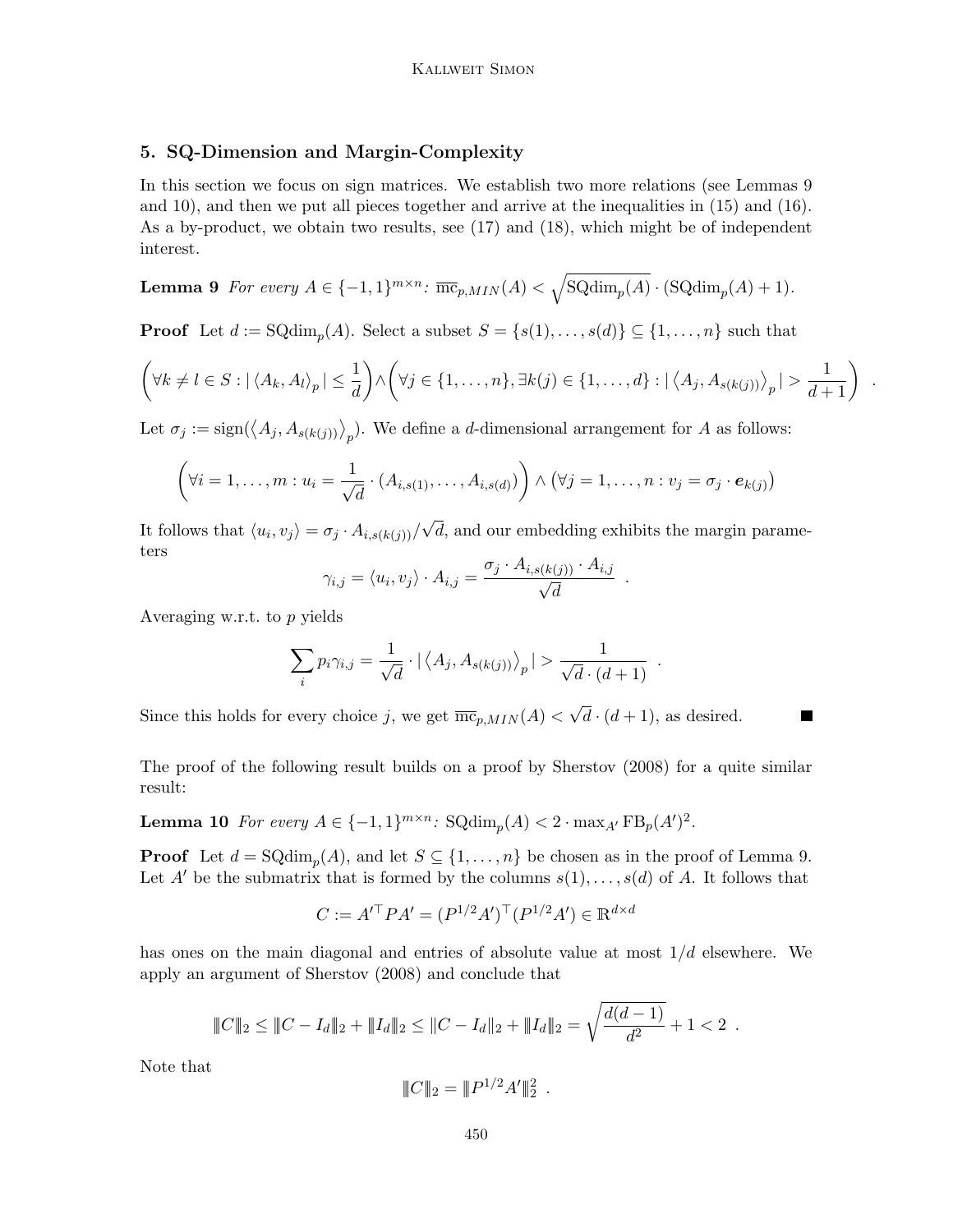The proof is now accomplished as follows:

$$
FB_p(A')^2 \ge \frac{d}{\|P^{1/2}A'\|_2^2} = \frac{d}{\|C\|_2} > \frac{d}{2}
$$

The combination of Lemma [9,](#page-13-1) Lemma [10,](#page-13-2) and Corollary [8](#page-12-0) demonstrates that the parameters SQdim<sub>p</sub>(A), max<sub>A'</sub> FB<sub>p</sub>(A'), max<sub>q</sub> FB<sub>p,q</sub>(A), and max<sub>q</sub>  $\overline{\text{mc}}_{p,q}(A) = \overline{\text{mc}}_{p,MIN}(A)$ are related as follows:

<span id="page-14-1"></span>
$$
SQdim_p(A) < 2 \max_{A'} FB_p(A')^2 \le 2 \max_q FB_{p,q}(A)^2 \le 2 \max_q \overline{\text{mc}}_{p,q}(A)^2 < 2SQdim_p(A)(SQdim_p(A)+1)^2
$$
\n(15)

Applying the operation " $\max_p$ " to [\(15\)](#page-14-1), we get

<span id="page-14-2"></span>
$$
\text{SQdim}(A) < 2 \cdot \max_{p,q} \text{FB}_{p,q}(A)^2 \le 2 \cdot \max_{p,q} \overline{\text{mc}}_{p,q}(A)^2 < 2 \cdot \text{SQdim}(A) \cdot (\text{SQdim}(A) + 1)^2 \quad (16)
$$

Since  $\max_{p,q} \overline{\text{mc}}_{p,q}(A) = \max_{p,q} \overline{\text{mc}}_{p,q}(A^{\top})$  — an analogous remark is valid for  $\max_{p,q} FB_{p,q}$ — it follows from  $(16)$  that

<span id="page-14-3"></span>
$$
SQdim(AT) < 2 \cdot SQdim(A) \cdot (SQdim(A) + 1)2.
$$
 (17)

 $\blacksquare$ 

This improves on a result by [Sherstov](#page-18-6) [\(2008\)](#page-18-6): he used a polynomial relation between  $\text{SQdim}(A)$  and the discrepancy of A with respect to product distributions for showing that  $\mathrm{SQdim}(A^\top) \leq 32 \cdot \mathrm{SQdim}(A)^4$ .

Recall that, by convention,  $A'$  ranges over all sub-matrices of  $A$  which can be composed by (complete) columns of  $A$ . Let  $A''$  range over all sub-matrices of  $A$ . We claim that

<span id="page-14-4"></span>
$$
\max_{A''} \text{FB}(A'') \le \max_{p,q} \text{FB}_{p,q}(A) < 64 \cdot (1 + o(1)) \cdot \max_{A''} \text{FB}(A'')^9 \tag{18}
$$

The first inequality is obvious. The last inequality is obtained by applying [\(15\)](#page-14-1) twice, the first time on  $A$  and the second time on the transpose of  $A'$ .

### <span id="page-14-0"></span>6. CSQ-Dimension and Margin Complexity

[Feldman](#page-18-4) [\(2008\)](#page-18-4) has shown the following result. If a concept class  $\mathcal C$  over domain  $\mathcal X$  has CSQ-dimension  $d$ , then there exists a family W consisting of  $d$  Boolean base functions such every function in C can be written as the majority of  $O(\log(|\mathcal{X}|)d^2)$  functions properly chosen from W. Viewing a sign-matrix  $A$  as a concept class, it is not hard to infer from that result an upper bound on  $mc(A)$  in terms of  $CSQdim(A)$ . However, a direct derivation of such an upper bound (as in the proof of the following lemma) leads to a tighter relationship:

**Lemma 11** For every  $A \in \mathbb{R}^{m \times n}$ : mc(A)  $\leq$  CSQdim(A)<sup>1.5</sup>.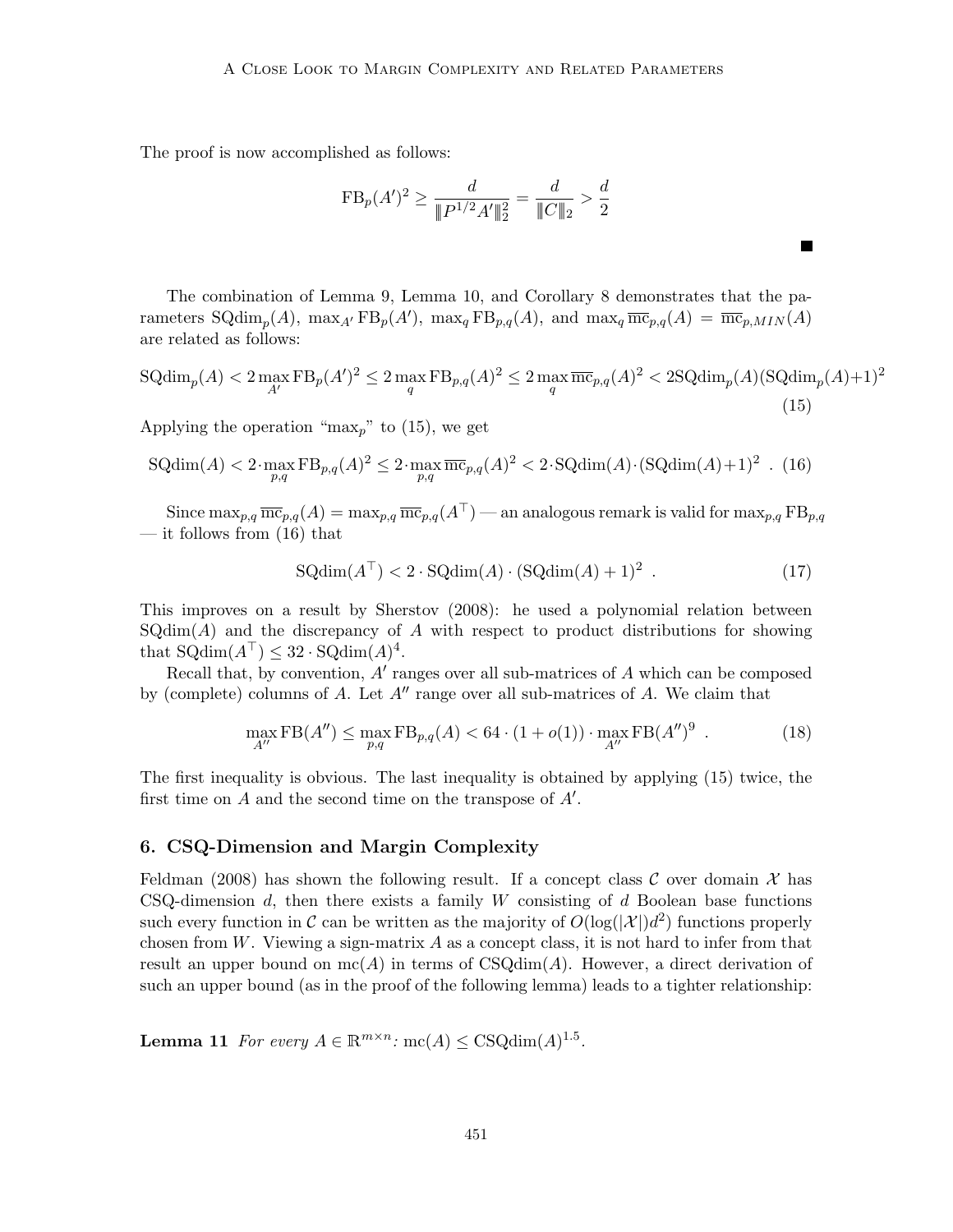#### Kallweit Simon

**Proof** Let  $d := \text{CSQdim}(A)$ , and let  $h_1, \ldots, h_d \in \mathbb{R}^m$  be universally correlated with A. According to Lemma [1,](#page-7-2) there exists a matrix  $Y = (y_{i,j})$  such that  $mc(A) = \overline{mc}_Y(A)$ . We will present a d-dimensional arrangement  $u_1, \ldots, u_m; v_1, \ldots, v_n$  whose Y-average margin equals  $1/d^{1.5}$  (which proves the lemma). To this end, we set

$$
u_i := \frac{1}{\sqrt{d}} \cdot (h_{i,1}, \dots, h_{i,d})
$$

where  $h_{i,k}$  denotes the *i*-th component of vector  $h_k$ . Note that  $||u_i||_2 \leq 1$ . Furthermore, let  $Y_j := y_{1,j} + \cdots + y_{m,j}$ , and let the m-dimensional probability vector  $p_j$  be given by  $(p_j)_i := y_{i,j}/Y_j$ . Because  $h_1, \ldots, h_d$  is universally correlated with A, the following holds. For every j, there exists  $k(j) \in \{1, ..., d\}$  such that  $|\langle h_{k(j)}, A_j \rangle_{p_j}| \geq 1/d$ . Now we set  $\sigma_j := \text{sign}(\langle h_{k(j)}, A_j \rangle_{p_j}), v_j := \sigma_j \cdot e_{k(j)}, \text{ and we bound the } Y\text{-average margin from below}$ as follows:

$$
\sum_{i} \sum_{j} y_{i,j} \langle u_i, v_j \rangle A_{i,j} = \frac{1}{\sqrt{d}} \cdot \sum_{j} Y_j \sigma_j \sum_{i} \frac{y_{i,j}}{Y_j} h_{i,k(j)} A_{i,j} = \frac{1}{\sqrt{d}} \cdot \sum_{j} Y_j | \langle h_{k(j)}, A_j \rangle_{p_j} | \ge \frac{1}{d^{1.5}}
$$

As for the converse direction, we get the following result:

**Lemma 12** For every  $A \in \mathbb{R}^{m \times n}$  and  $\ell(m, n) := 32 \ln(4mn)$ :

$$
CSQdim(A) \leq \lceil \ell(m, n) \cdot mc(A)^2 \rceil
$$

**Proof** Consider an arrangement A that maximizes  $\gamma := \min_{i,j} \gamma_{i,j}(A|\mathcal{A})$  so that  $\text{mc}(A) =$  $1/\gamma$ . It is well-known<sup>[4](#page-15-0)</sup> that A can be transformed into another arrangement  $\mathcal{A}' = (u_1, \ldots, u_m; v_1, \ldots, v_n)$ that is d-dimensional for  $d := \lceil \ell(m, n)/\gamma^2 \rceil$  and still satisfies  $\min_{i,j} \gamma_{i,j} (A|\mathcal{A}') \ge \gamma/2$ . For every  $k \in \{1, \ldots, d\}$ , let  $u_{i,k}$  denote the *i*-th component of  $u_k$ . We will show that  $h_1, \ldots, h_d$ given by

$$
h_k = (u_{1,k}, \ldots, u_{m,k})
$$

is universally correlated with  $A$ . To this end, let  $p$  be an arbitrary but fixed m-dimensional probability vector, and let  $v'_j = ||v_j||_1^{-1} \cdot v_j$  so that

<span id="page-15-1"></span>
$$
||v'_j||_1 = \sum_{k=1}^d |v'_{j,k}| = 1.
$$
 (19)

Note that  $||v_j||_1 \leq$  $\sqrt{d}$  since  $\mathcal{A}'$  is a d-dimensional arrangement. It follows that

$$
\min_{i,j} \langle u_i, v_j' \rangle A_{i,j} \ge \frac{\gamma}{2\sqrt{d}} \enspace ,
$$

<span id="page-15-0"></span><sup>4.</sup> This is a typical application of random projections (see [Johnson and Lindenstrauss, 1984;](#page-18-12) [Arriaga and](#page-17-2) [Vempala, 1999\)](#page-17-2). E.g., apply Corollary 19 in the paper by [Ben-David et al.](#page-17-3) [\(2002\)](#page-17-3).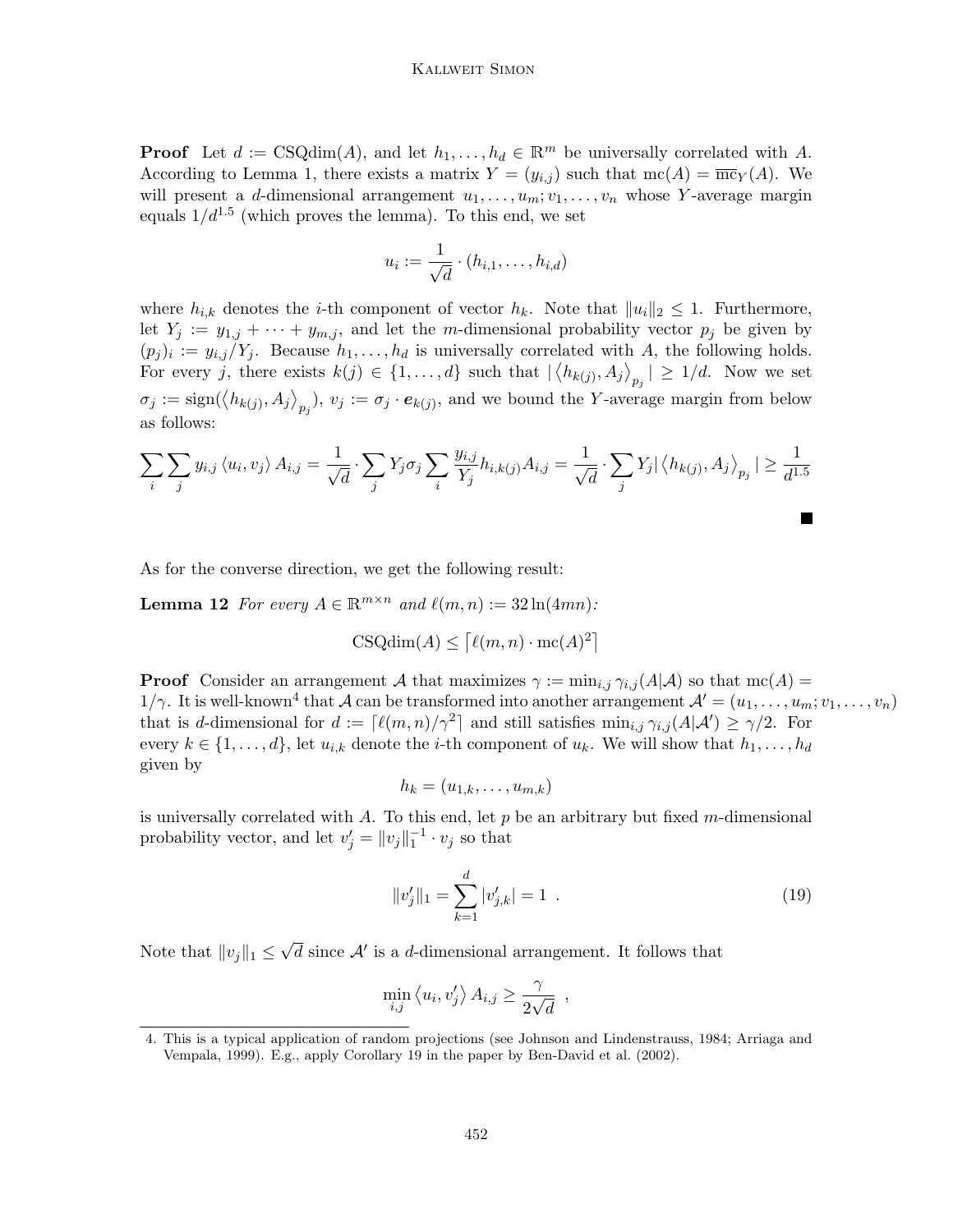and the following holds for every  $j \in \{1, \ldots, n\}$ :

$$
\frac{\gamma}{2\sqrt{d}} \leq \sum_{i} p_i \langle u_i, v_j' \rangle A_{i,j} = \sum_{i} p_i A_{i,j} \sum_{k=1}^d |v'_{j,k}| \operatorname{sign}(v_{j,k}) u_{i,k}
$$

$$
= \sum_{k=1}^d |v'_{j,k}| \sum_{i} p_i \operatorname{sign}(v_{j,k}) u_{i,k} A_{i,j} = \sum_{k=1}^d |v'_{j,k}| \langle \operatorname{sign}(v_{j,k}) h_k, A_j \rangle_p
$$

The latter sum is a convex combination of inner products because of [\(19\)](#page-15-1), and, as the above The latter sum is a convex combination of inner products because of (19), and, as the above calculation shows, the inner products achieve a value of at least  $\gamma/(2\sqrt{d})$  on the average. By the pigeon-hole principle, there exists  $k(j) \in \{1, \ldots, d\}$  such that

$$
sign(v_{j,k(j)}) \cdot \langle h_{k(j)}, A_j \rangle_p \ge \frac{\gamma}{2\sqrt{d}}.
$$

It is easily checked that  $\gamma/(2\sqrt{d}) \geq 1/d$  (by solving this inequality for d and comparing with the above definition of d). It follows that, as announced above,  $h_1, \ldots, h_d$  is universally correlated with A.

Conclusions: Looking back, we have seen a hierarchy of margin optimization problems, and the dual versions of these problems nicely reflect why the optimal values become smaller when we go up in the hierarchy. In the dual setting, we are always faced with a problem of maximizing the total margin of a matrix of the form  $Y \circ A$  (which is the Y-average margin of  $A$ ). The crucial issues are the structure of the the matrix Y and whether its choice is under control of "nature" or under control of an "intelligent adversary":

- (a) The easiest problem from the perspective of the margin-maximizer results when Y is of the form  $pq^{\top}$  for fixed and "benign" p, q. Here "benign" means that the distribution p on the rows of  $A$  (= instances of the domain) and the distribution q on the columns of  $A$  (= possible target concepts) are resulting from a learning application (and not from settings within a worst-case analysis). In this situation the goal of the marginmaximizer roughly corresponds to achieving a reasonably large "soft margin" on the average.
- (b) The problem becomes harder when q (Case 1) or both of  $p, q$  (Case 2) are under control of an adversary so that  $\max_q \overline{mc}_{p,q}(A) = \overline{mc}_{p,MIN}(A)$  in Case 1 and  $\max_{p,q} \overline{\text{mc}}_{p,q}(A) = \max_p \overline{\text{mc}}_{p,MIN}(A)$  in Case 2 would be the appropriate complexity measures. Maximizing over all choices of  $q$  means choosing the target concept in a worst-case fashion. Maximizing over all choices of  $p$  (as in Case 2) means that the domain distribution is chosen in a worst-case fashion although it is still fixed (because the chosen arrangement may depend on  $p$ ). Because of the polynomial relation between average margin complexity and the SQ-dimension, Case 1 corresponds to weak learning in the SQ model under a fixed distribution. A similar remark is valid for Case 2 but here we have to cope with the hardest fixed distribution.
- (c) The hardest problem results when an adversary controls  $Y$ , and  $Y$  is an arbitrary matrix with non-negative entries summing up to 1 (as opposed to a matrix of the form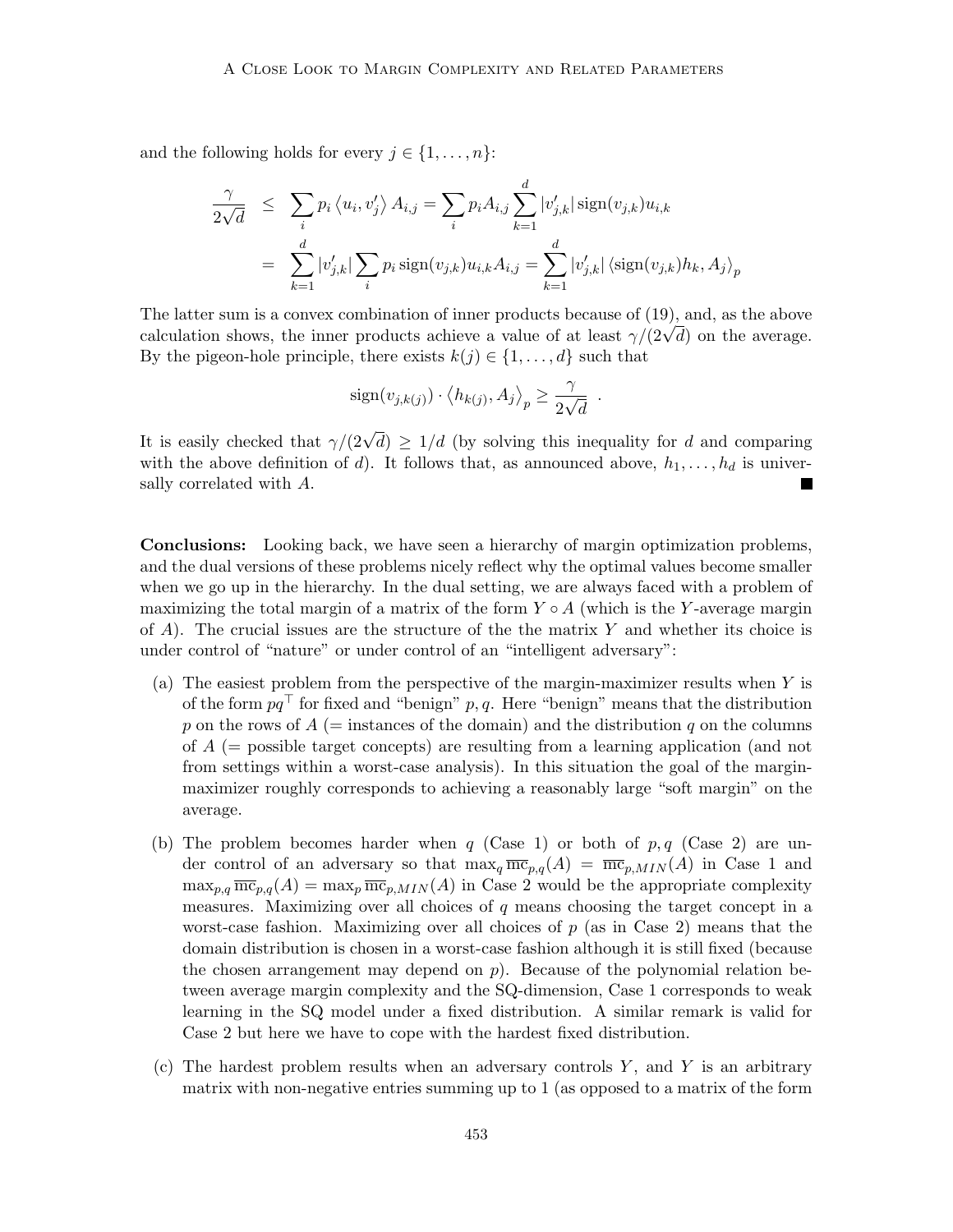$pq^{\top}$ , which is the special case where Y has rank 1). Now maxy  $\overline{mc}_Y(A) = mc(A)$  is the appropriate complexity measure, and the learning goal is to achieve a reasonably large hard margin for every possible target concept. Because of the polynomial relation between  $mc(A)$  and the CSQ-dimension, the learning goal can be achieved iff the concept class is distribution-independently weakly learnable in the CSQ model.

[Feldman](#page-18-4) [\(2008\)](#page-18-4) has shown that there exist classes (e.g., Boolean decision lists) which are distribution independently (weakly or strongly)<sup>[5](#page-17-4)</sup> learnable in the SQ model but not (not even weakly) in the CSQ model. This also shows that  $\max_{p,q} \overline{\text{mc}}_{p,q}(A)$  and  $\max_Y \overline{\text{mc}}_Y(A)$ are not polynomially related. (There is even an exponential gap.) Thus imposing the rank 1 constraint on Y makes much of a difference.

Open Problems: The level of distribution-independent SQ-learning is located somewhere between (b) and (c). It would be interesting to find a combinatorial parameter (or another variant of margin optimization?) that characterizes this level. A parameter of this kind must be lower-bounded by the SQ-dimension and upper-bounded by the CSQ-dimension. It would furthermore be interesting to find a concept class that separates distributionindependent SQ-learning from SQ-learning w.r.t. the hardest fixed distribution. The correspondence between maximization of the average margin and typical soft-margin optimization problems would be more convincing if we replaced  $\gamma_{i,j}(A|\mathcal{A})$  by  $\min\{\gamma_{i,j}(A|\mathcal{A}),\gamma\}$ 

for some  $\gamma > 0$  so that few extremely large margin parameters cannot provide compensation for many small or negative margin parameters.<sup>[6](#page-17-5)</sup> It would be interesting to know whether results similar to the ones in this paper can be shown for this "average clipped margin".

# References

- <span id="page-17-1"></span>Farid Alizadeh. Interior point methods to semidefinite programming with applications to combinatorial optimization. SIAM Journal on Optimization, 5(13), 1995.
- <span id="page-17-2"></span>Rosa I. Arriaga and Santosh Vempala. An algorithmic theory of learning: Robust concepts and random projection. In Proceedings of the  $40'$ th Annual Symposium on the Foundations of Computer Science, pages 616–623, 1999.
- <span id="page-17-6"></span>Javed A. Aslam and Scott E. Decatur. General bounds on statistical query learning and PAC learning with noise via hypothesis boosting. *Information and Computation*, 141(2): 85–118, 1998.
- <span id="page-17-3"></span>Shai Ben-David, Nadav Eiron, and Hans U. Simon. Limitations of learning via embeddings in euclidean half-spaces. Journal of Machine Learning Research, 3:441–461, 2002.
- <span id="page-17-0"></span>Avrim Blum, Adam Kalai, and Hal Wasserman. Noise-tolerant learning, the parity problem, and the statistical query model. Journal of the Association on Computing Machinery, 50 (4):506–519, 2003.

<span id="page-17-4"></span><sup>5.</sup> Because of the Boosting-result by [Aslam and Decatur](#page-17-6) [\(1998\)](#page-17-6) weak learners can be transformed into strong learners in this model without much loss of efficiency.

<span id="page-17-5"></span><sup>6.</sup> Furthermore note the connection to using hinge-loss in soft-margin optimization problems.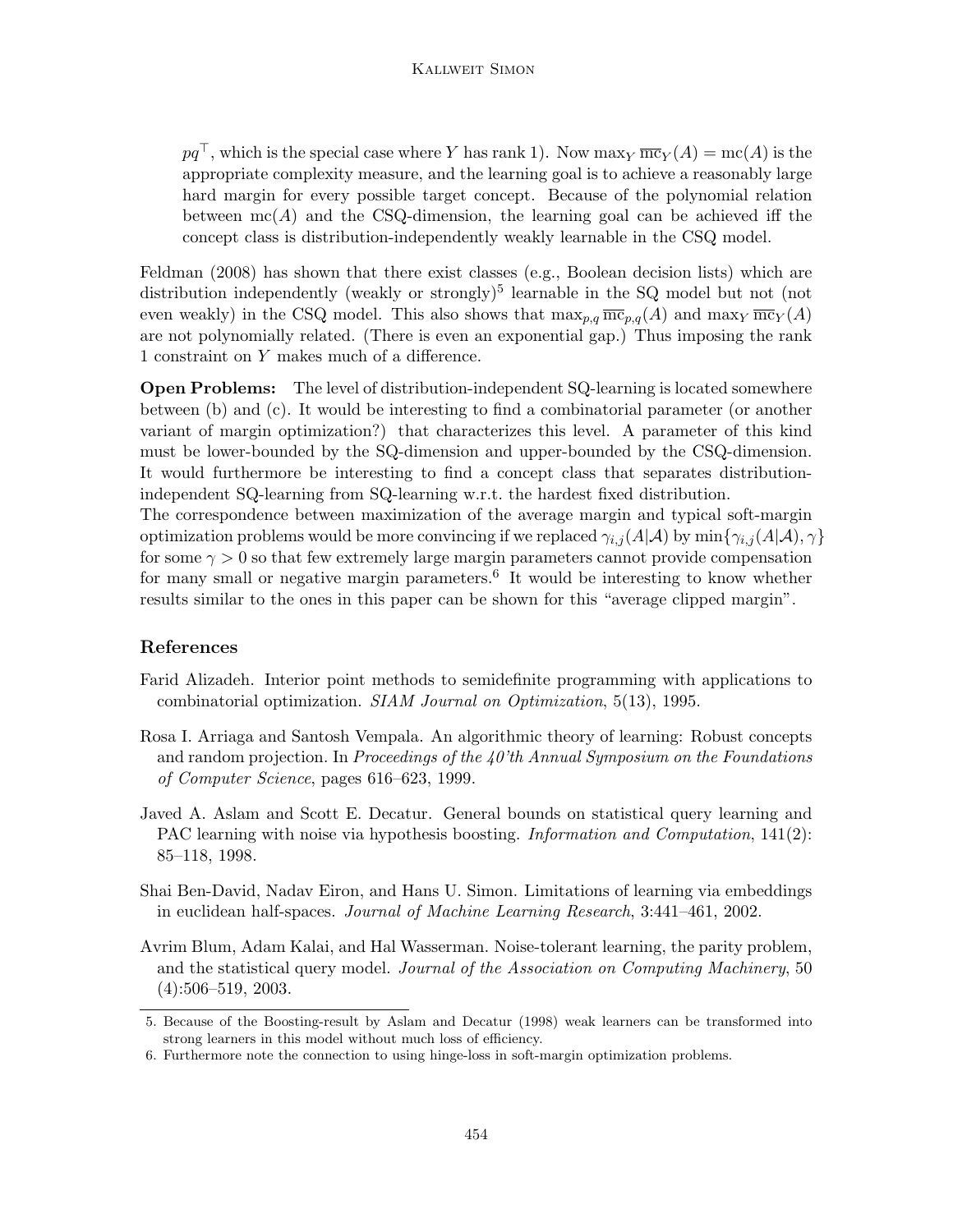- <span id="page-18-3"></span>Nader H. Bshouty and Vitaly Feldman. On using extended statistical queries to avoid membership queries. *Journal of Machine Learning Research*, 2:359–395, 2002.
- <span id="page-18-11"></span>Thorsten Doliwa, Michael Kallweit, and Hans U. Simon. Dimension and margin bounds for reflection-invariant kernels. In Proceedings of the 21st Annual Conference on Learning Theory, pages 157–167, 2008.
- <span id="page-18-4"></span>Vitaly Feldman. Evolvability from learning algorithms. In Proceedings of the 2008 ACM International Symposium on Theory of Computing, pages 619–628, 2008.
- <span id="page-18-0"></span>Jürgen Forster. A linear lower bound on the unbounded error communication complexity. Journal of Computer and System Sciences, 65(4):612–625, 2002.
- <span id="page-18-9"></span>Jürgen Forster and Hans U. Simon. On the smallest possible dimension and the largest possible margin of linear arrangements representing given concept classes. Theoretical Computer Science, 350(1):40–48, 2006.
- <span id="page-18-12"></span>W. B. Johnson and J. Lindenstrauss. Extensions of Lipschitz mapping into Hilbert spaces. Contemp. Math., 26:189–206, 1984.
- <span id="page-18-1"></span>Michael Kearns. Efficient noise-tolerant learning from statistical queries. Journal of the Association on Computing Machinery, 45(6):983–1006, 1998.
- <span id="page-18-8"></span>Troy Lee and Adi Shraibman. Lower bounds in communication complexity. Foundations and Trends in Theoretical Computer Science, 3(4):263–399, 2009.
- <span id="page-18-7"></span>Nati Linial, Shahar Mendelson, Gideon Schechtman, and Adi Shraibman. Complexity measures of sign matrices. Combinatorica, 27(4):439–463, 2007.
- <span id="page-18-6"></span>Alexander Sherstov. Halfspace matrices. Computational Complexity, 17(2):149–178, 2008.
- <span id="page-18-2"></span>Leslie G. Valiant. A theory of the learnable. Communications of the ACM, 27(11):1134– 1142, 1984.
- <span id="page-18-5"></span>Leslie G. Valiant. Evolvability. Journal of the Association on Computing Machinery, 56(1): 3:1–3:21, 2009.

### <span id="page-18-10"></span>Appendix A. Proof of Theorem 3

We will prove the equivalent statement

<span id="page-18-13"></span>
$$
\max_{\mathcal{A}} \min_{j} \sum_{i} p_{i} \gamma_{i,j}(A|\mathcal{A}) = \min_{q} \gamma_{2}^{*}(pq^{\top} \circ A) . \tag{20}
$$

We know from the proof of Theorem [1](#page-7-2) that  $\gamma_2^*(pq^\top \circ A)$  coincides with [\(8\)](#page-7-0) provided that  $Y = pq^{\top}$ . Let us now discuss the left hand-side of [\(20\)](#page-18-13). Setting  $M := P \cdot A$ , we obtain